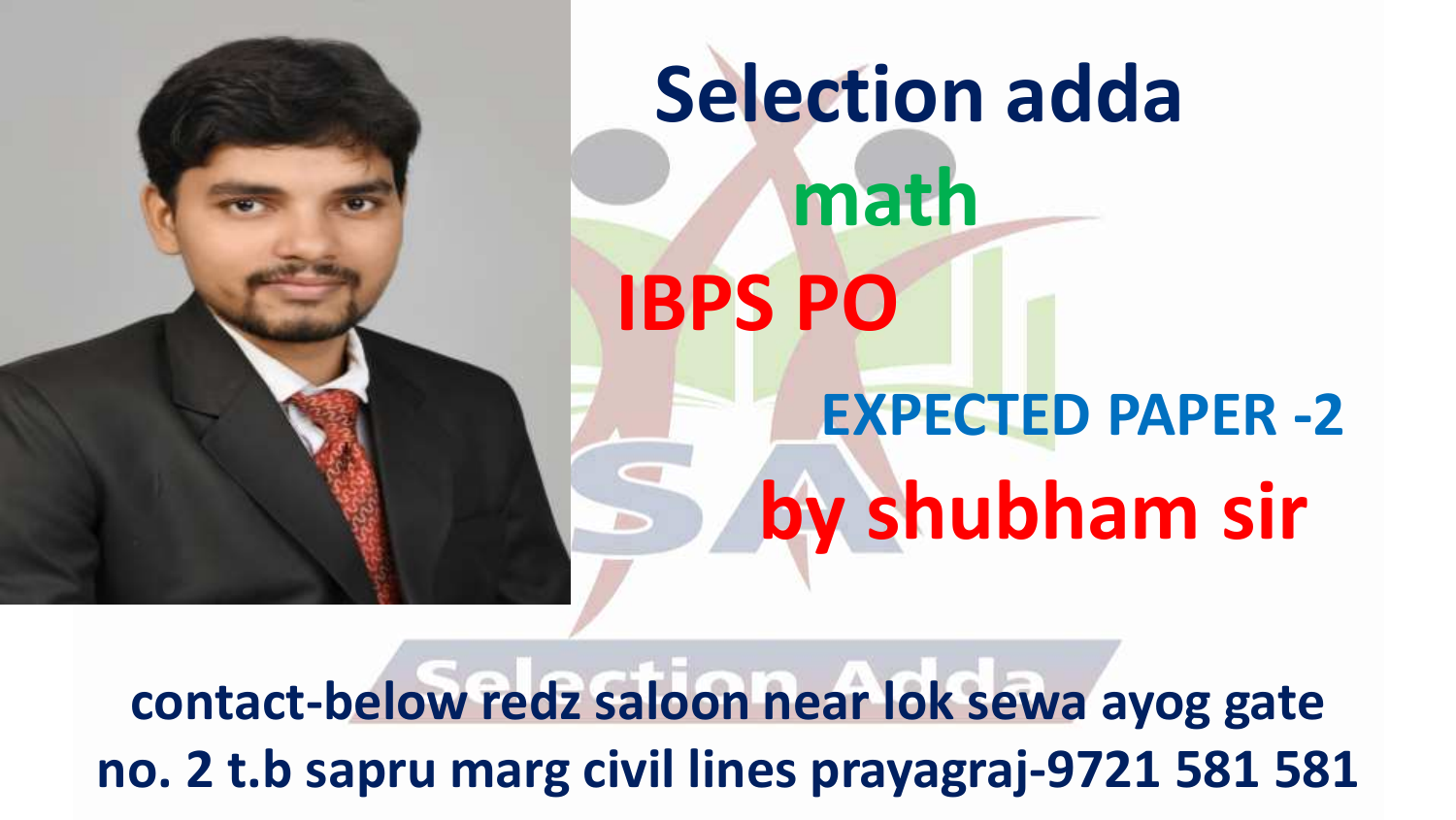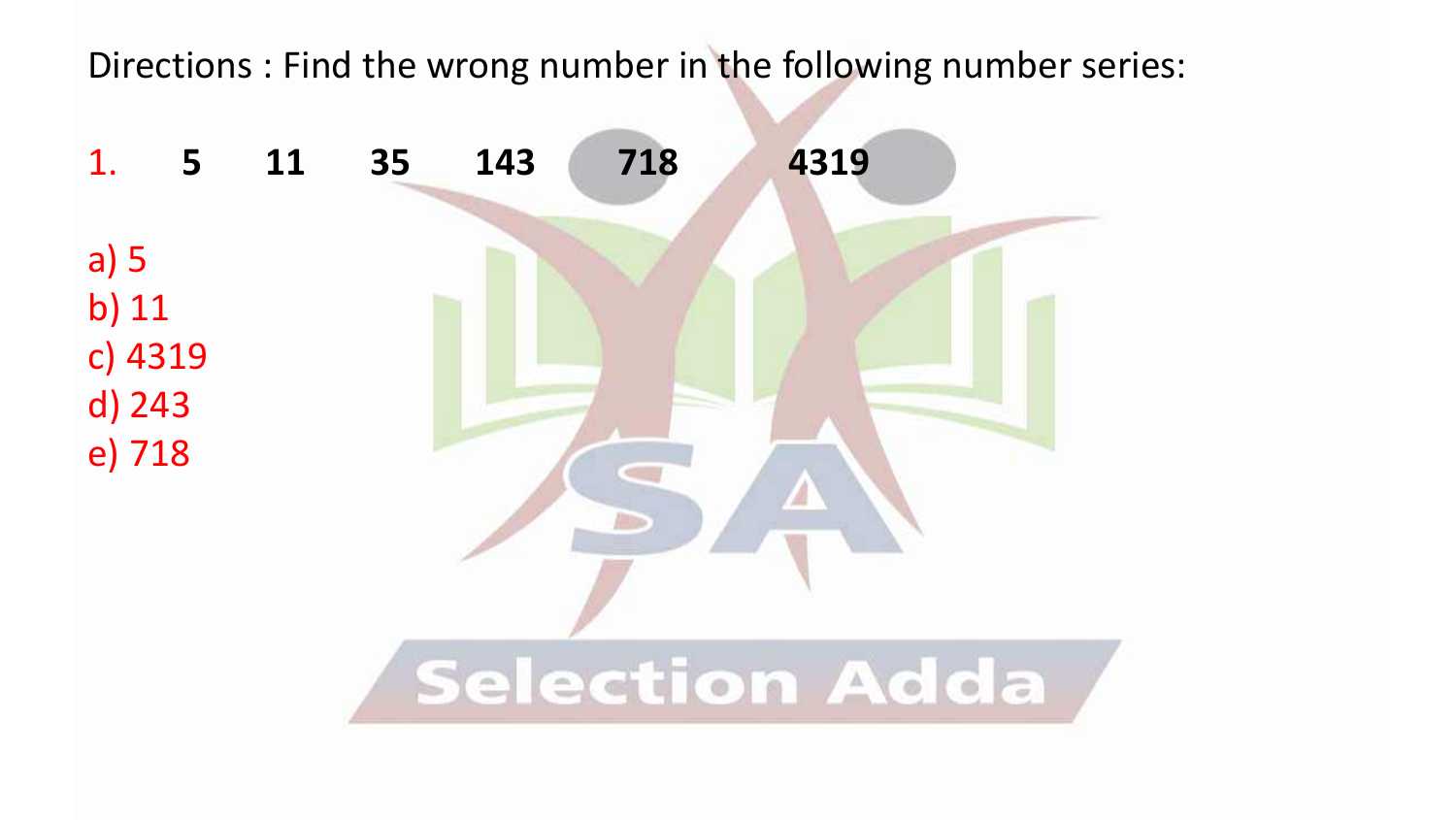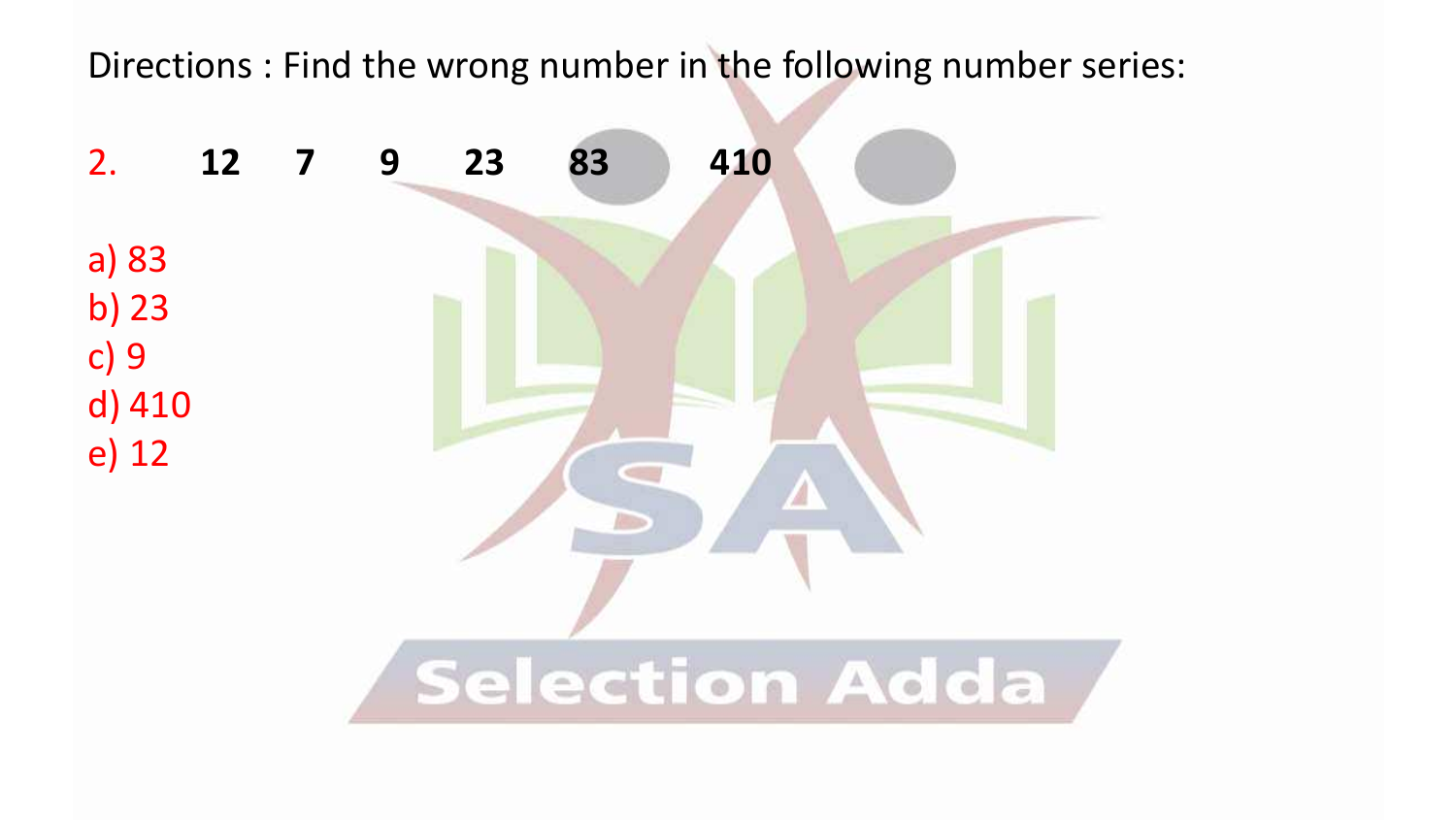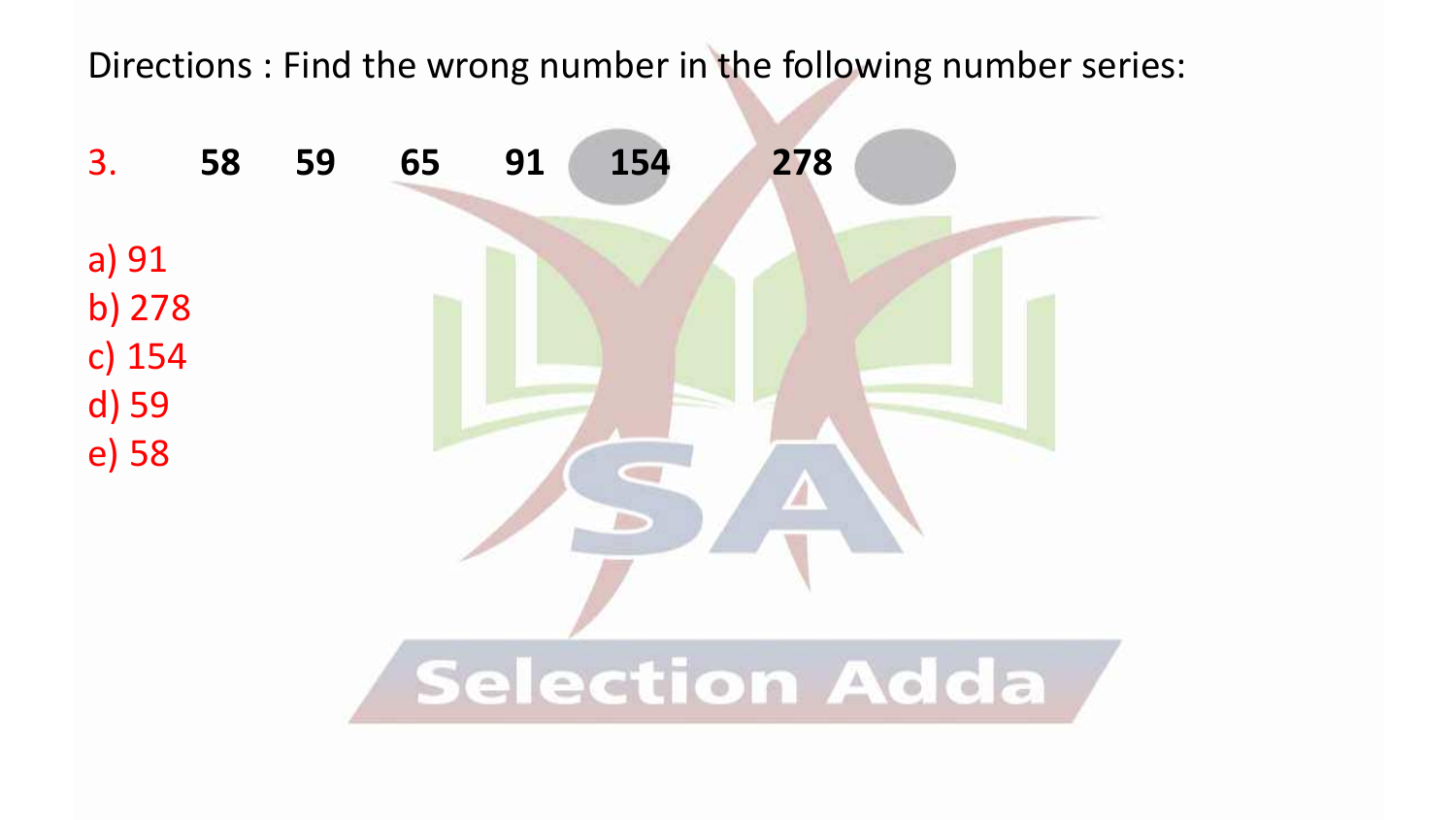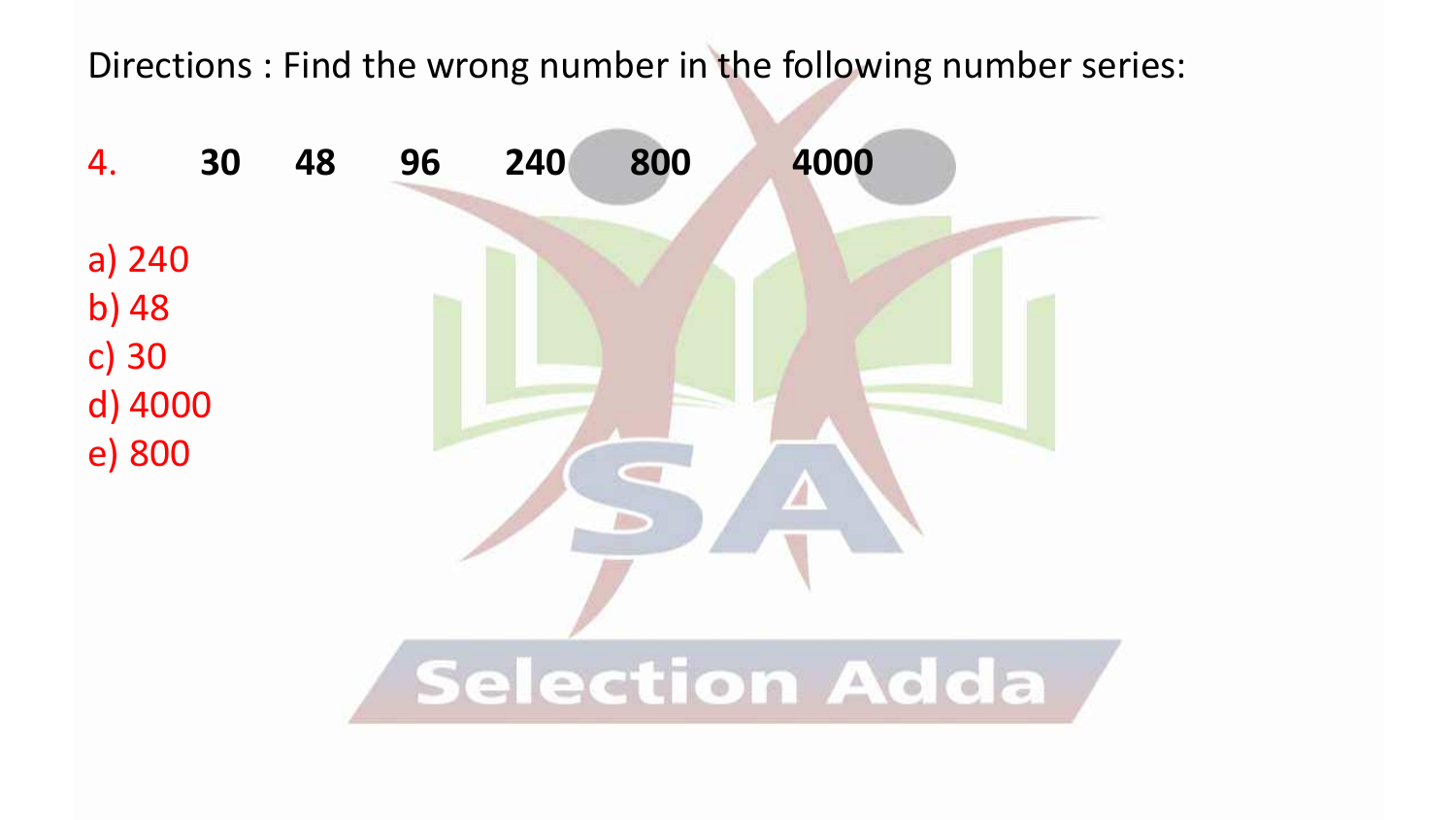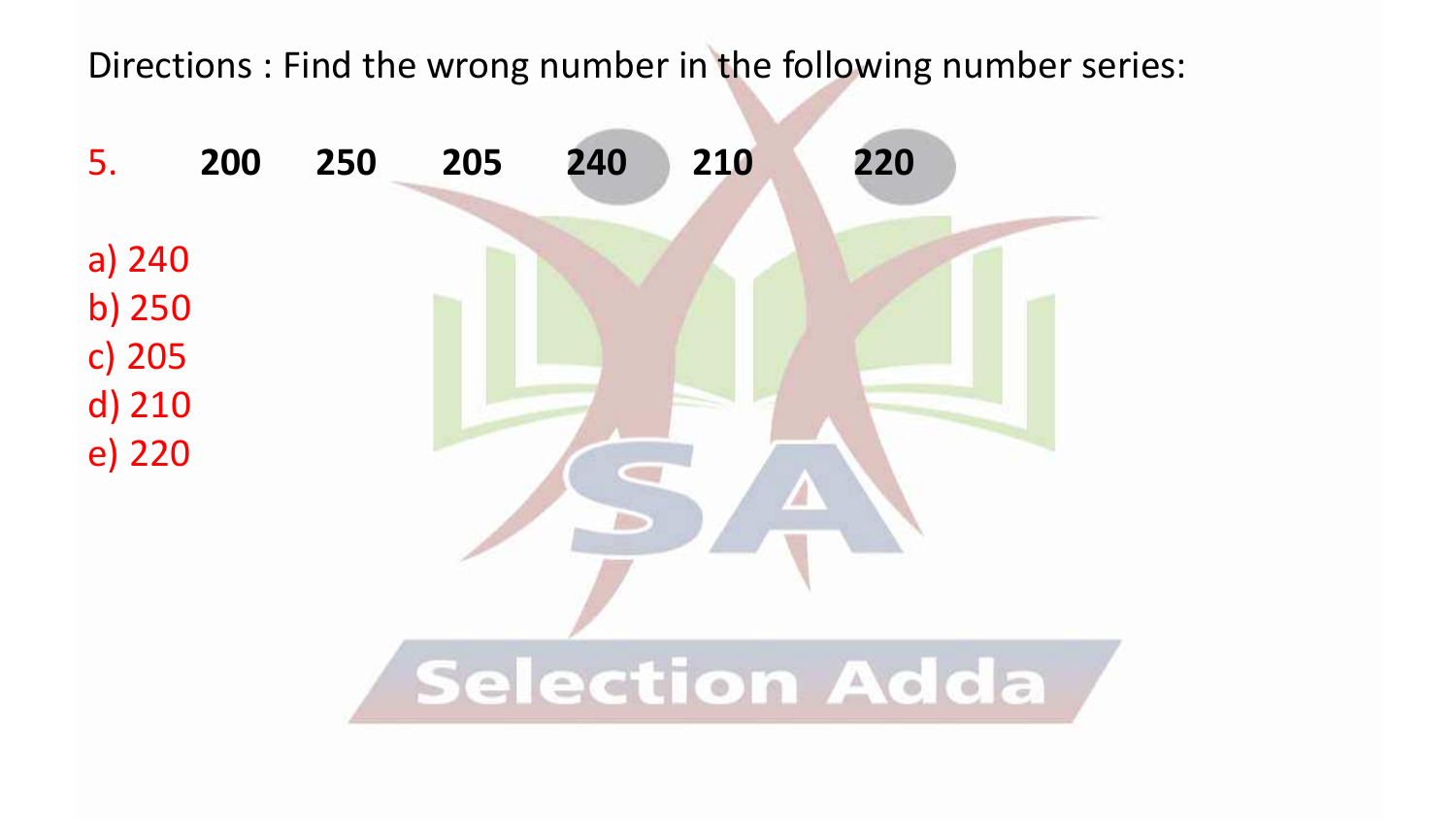Direction (6-10): What approximate value should come in place of question mark (?) in the following questions? (Note: You are not expected to calculate the exact value)

## Q6. **24.998 × 10.010 + √2116 = ? + 35.998**

- a) 178 b) 168 c) 203 d) 145
- e) 138

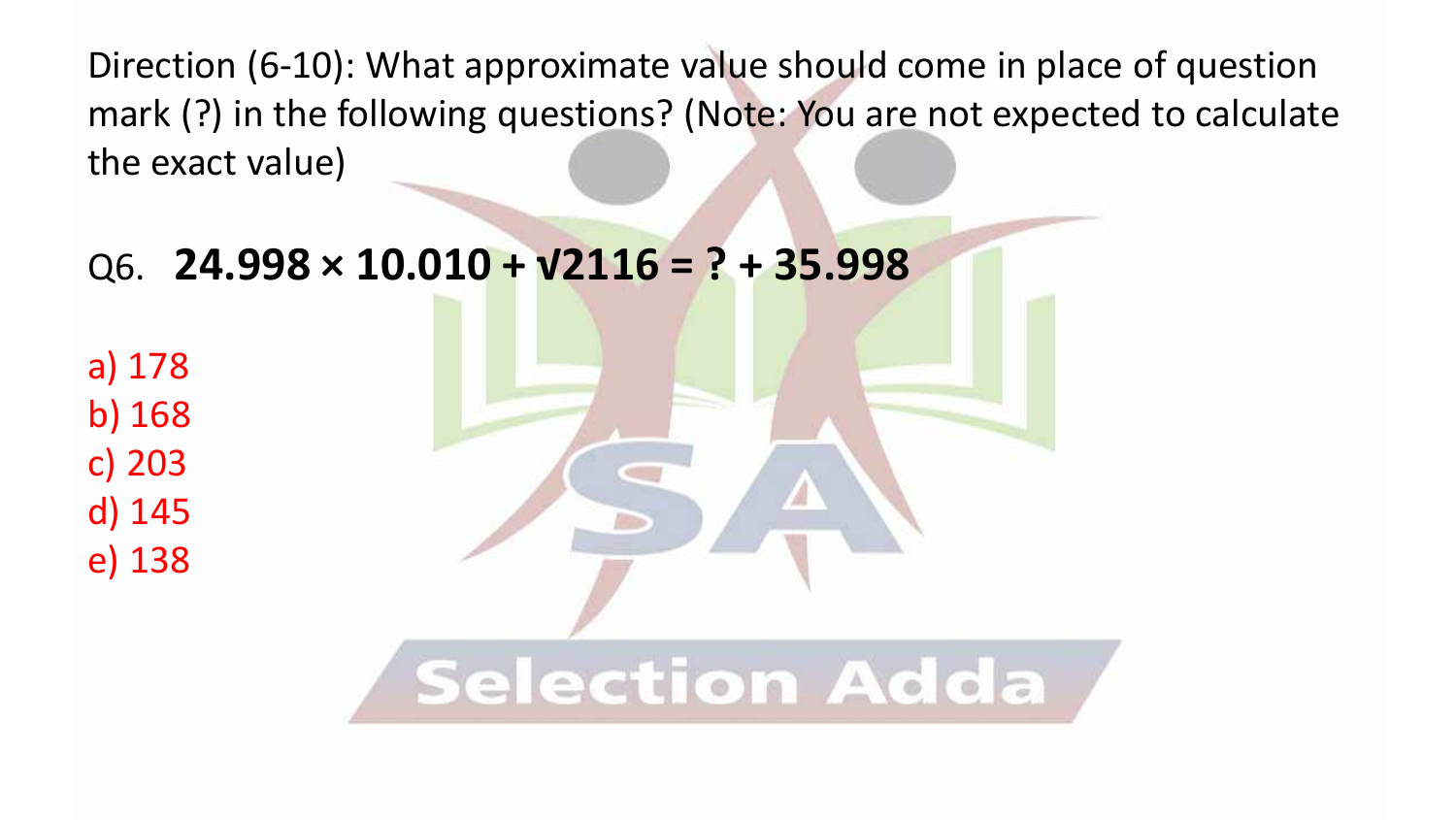# Q7. **768.16 ÷ 11.87 × √257 – 58.05 = ?**

(a) 1033 (b) 1175 (c) 966 (d) 880 (e) 975

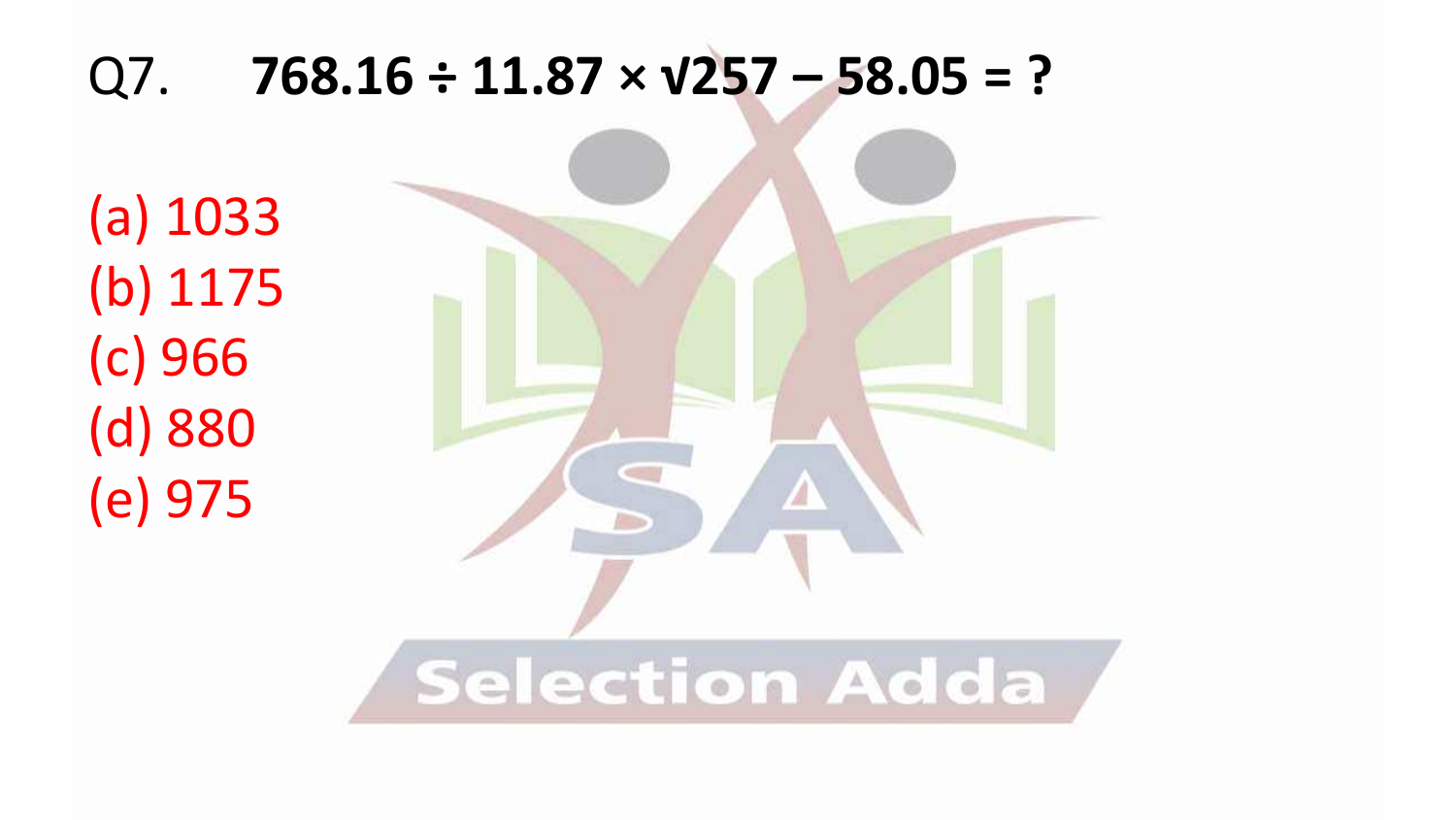# Q8. **(? ÷ 9.97) × 12.08 = 20.12% of 1319.97**

(a) 220 (b) 240 (c) 260 (d) 280 (e) 200

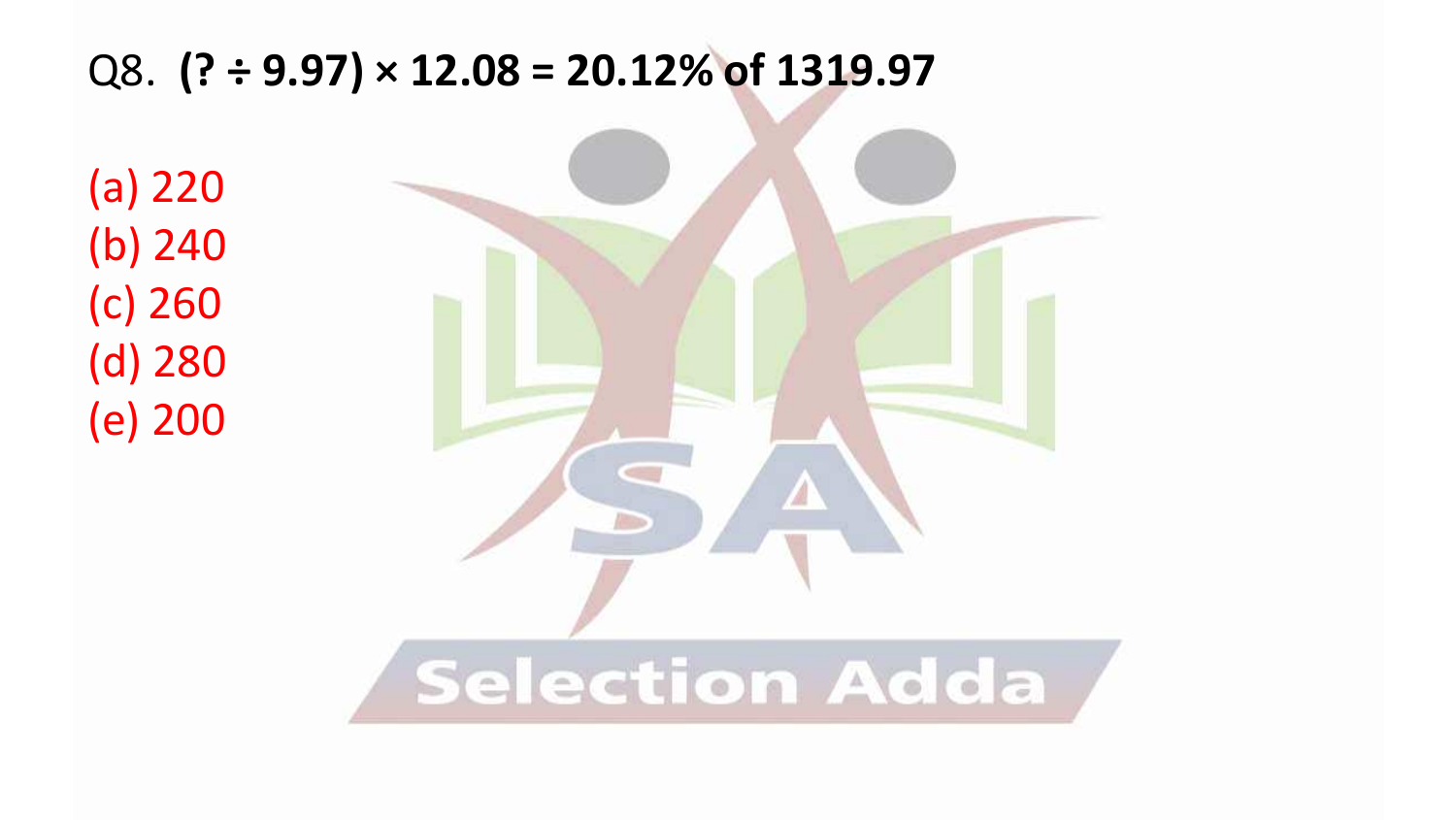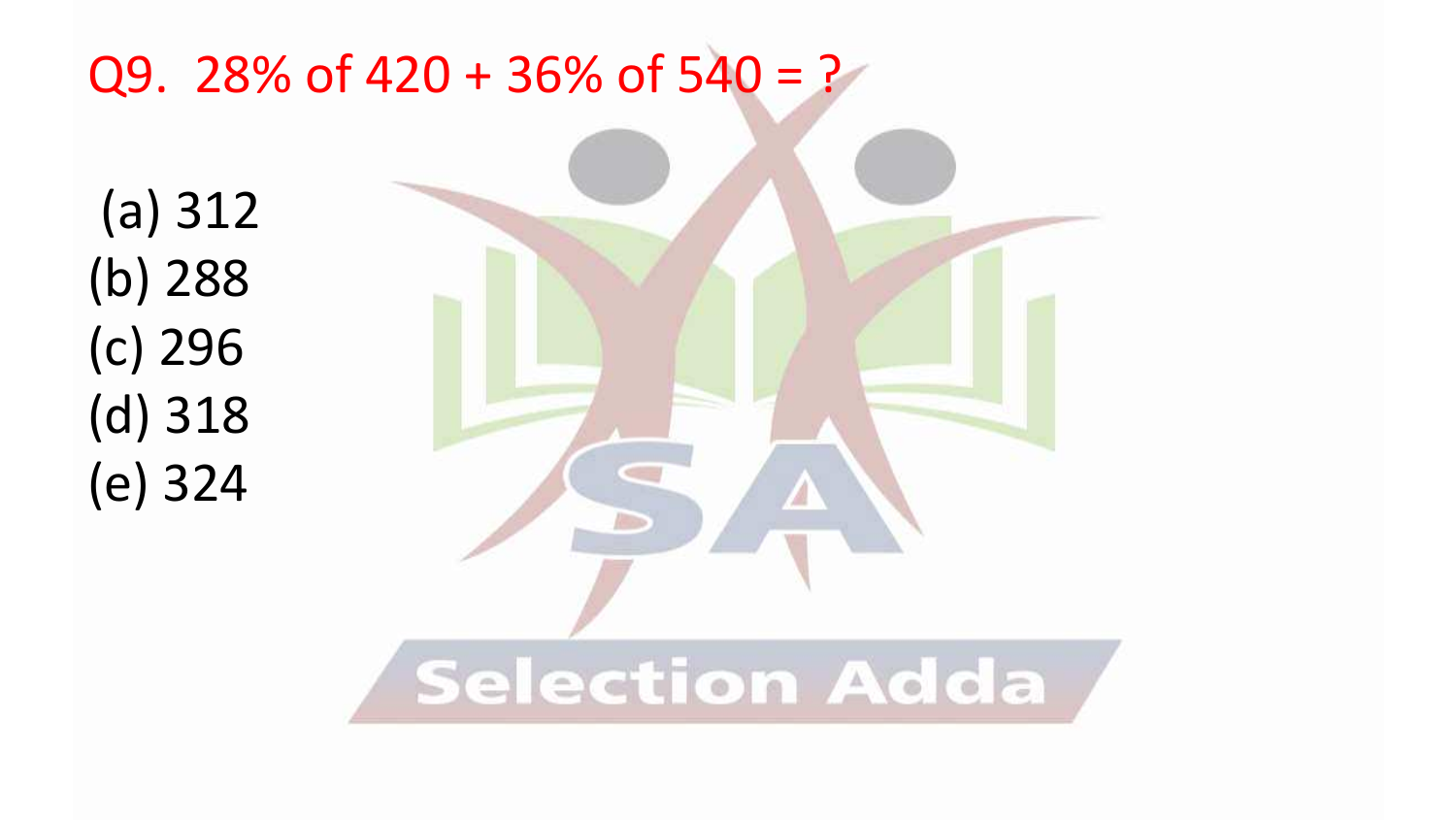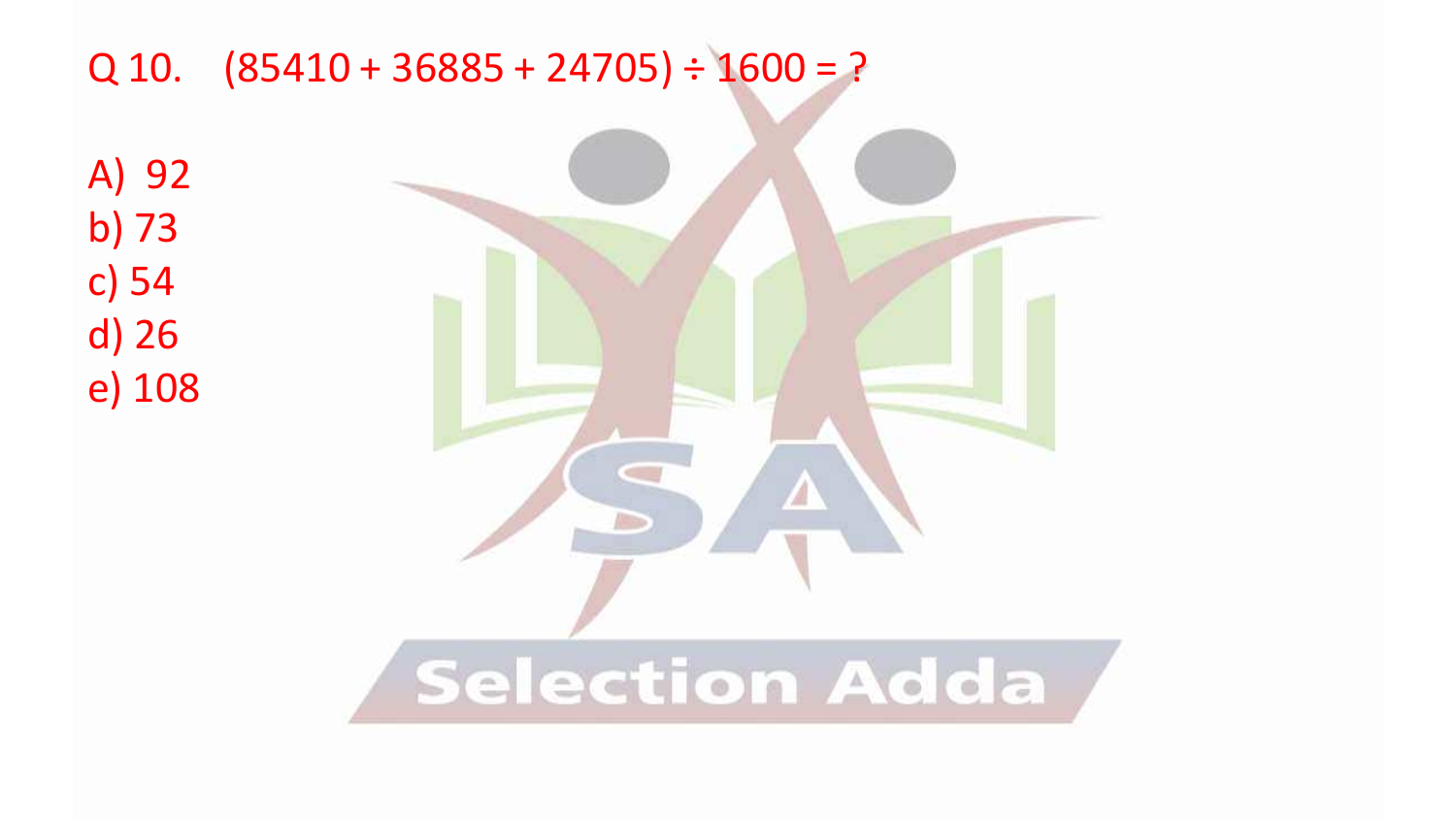| <b>Days</b>   | <b>Hotel</b>  | $\mathsf{A}$ | <b>Hotel</b>  | B        | 11. On Wednesday, in hotel A, |
|---------------|---------------|--------------|---------------|----------|-------------------------------|
|               | <b>Number</b> | $%$ of       | <b>Number</b> | $%$ of   | 30% of male customers and     |
|               | <b>of</b>     | male         | of            | male     | 70% of female customers       |
|               | customer(     | custom       | customer      | customer | were from Town X, what was    |
|               | $male +$      | er           | $(male +$     |          | the number of customers in    |
|               | female        |              | female        |          | hotel A from town X on        |
|               |               |              |               |          | Wednesday? A. 161 B. 183 C.   |
| monday        | 190           | 30%          | 480           | 40%      | 181 D. 153 E. 157             |
| tuesday       | 280           | 40%          | 188           | 50%      |                               |
| wednesd<br>ay | 350           | 60%          | 200           | 60%      |                               |
| thursday      | 400           | 35%          | 120           | 75%      | Adda                          |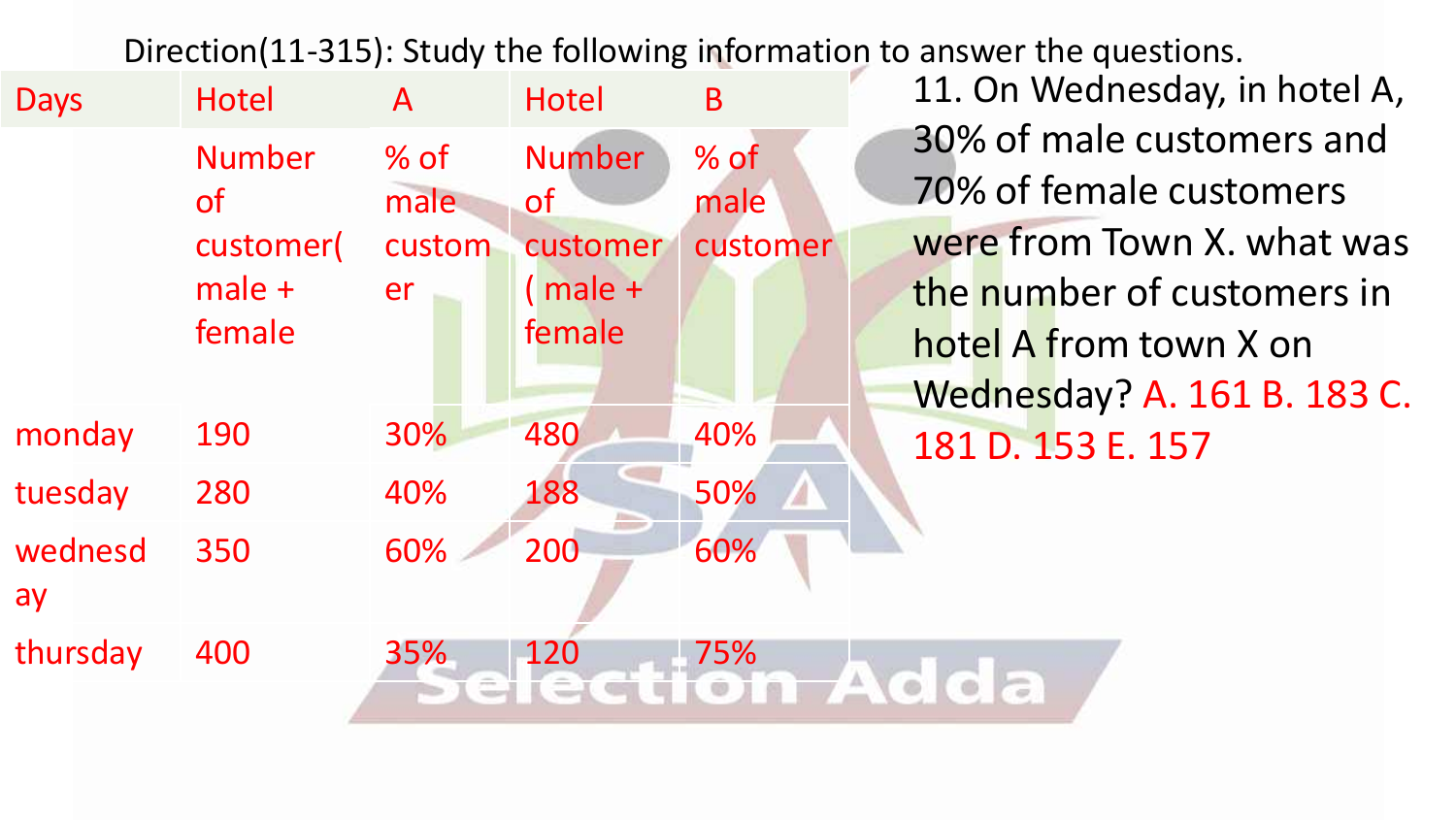| <b>Days</b>   | <b>Hotel</b>                                                  | $\mathsf{A}$                   | <b>Hotel</b>                                                  | B                          | 12. The number of customers (male +<br>female) in hotel A and B are                                                                                                                                             |
|---------------|---------------------------------------------------------------|--------------------------------|---------------------------------------------------------------|----------------------------|-----------------------------------------------------------------------------------------------------------------------------------------------------------------------------------------------------------------|
|               | <b>Number</b><br><b>of</b><br>customer(<br>$male +$<br>female | $%$ of<br>male<br>custom<br>er | <b>Number</b><br><u>of</u><br>customer<br>$(male +$<br>female | $%$ of<br>male<br>customer | increased by 50% and 15%<br>respectively from Thursday to<br>Saturday. If the total number of<br>female customers in hotel A and B<br>together was equal on Thursday and<br>Saturday, what was the total number |
| monday        | 190                                                           | 30%                            | 480                                                           | 40%                        | of male customers in hotel A and B<br>together on Saturday? A. 458 B. 438                                                                                                                                       |
| tuesday       | 280                                                           | 40%                            | 188                                                           | 50%                        | C. 442 D. 448 E. 452                                                                                                                                                                                            |
| wednesd<br>ay | 350                                                           | 60%                            | 200                                                           | 60%                        |                                                                                                                                                                                                                 |
| thursday      | 400                                                           | 35%                            | 120                                                           | 75%<br>$\bullet$           | Adda                                                                                                                                                                                                            |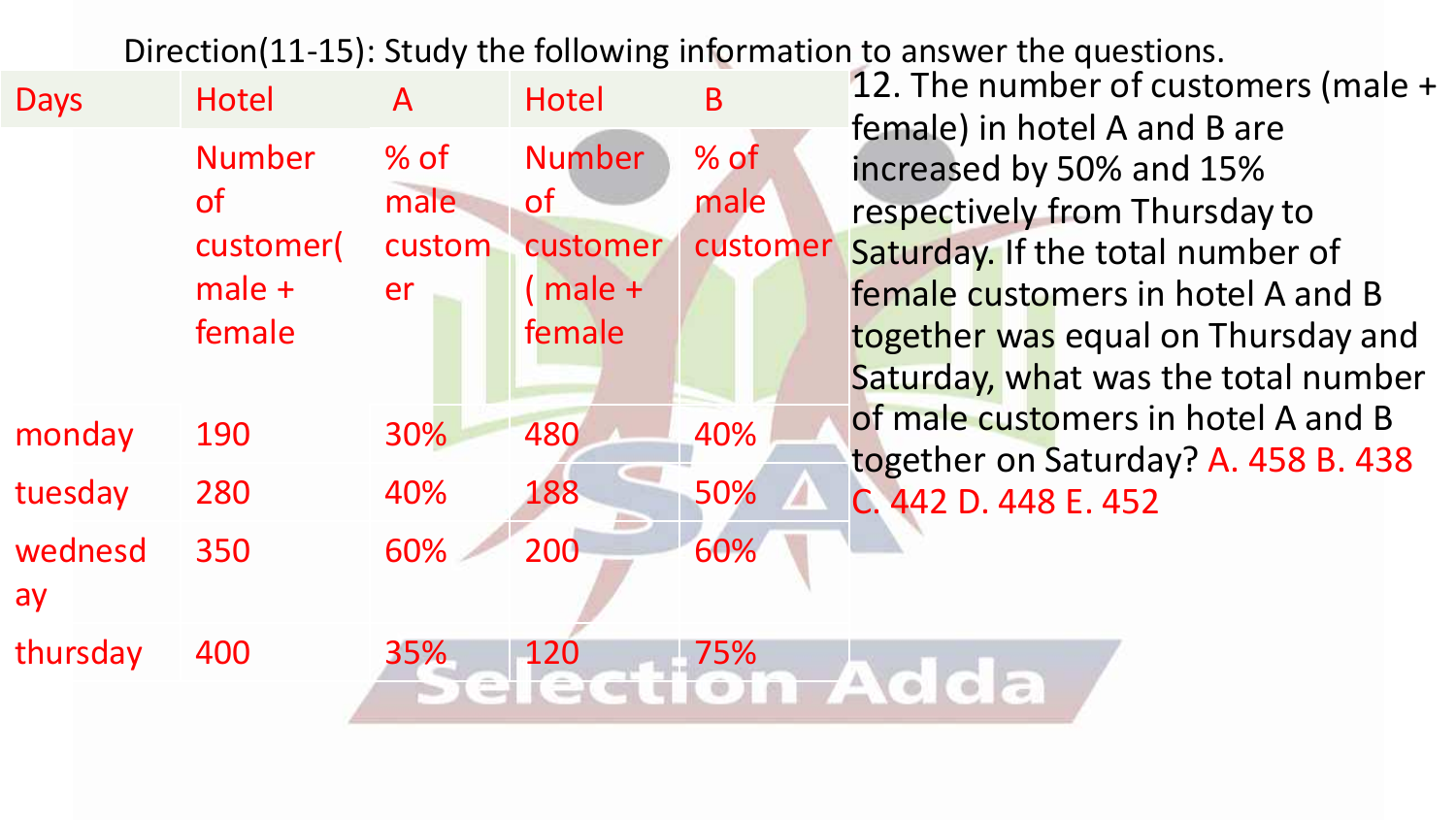| <b>Days</b>   | <b>Hotel</b>  | $\mathsf{A}$ | <b>Hotel</b>  | B        | 13. In hotel B, the ratio of female |
|---------------|---------------|--------------|---------------|----------|-------------------------------------|
|               | <b>Number</b> | $%$ of       | <b>Number</b> | $%$ of   | customers on Tuesday and Friday     |
|               | <b>of</b>     | male         | 0f            | male     | was 2:3. If on Friday, female       |
|               | customer(     | custom       | customer      | customer | customers constituted 50% of the    |
|               | $male +$      | er           | $(male +$     |          | number of customers (male +         |
|               | female        |              | female        |          | female), then what was the          |
|               |               |              |               |          | number of customers (male +         |
| monday        | 190           | 30%          | 480           | 40%      | female) in hotel B on Friday?       |
| tuesday       | 280           | 40%          | 188           | 50%      | A. 288 B. 296 C. 294 D. 282 E. 276  |
| wednesd<br>ay | 350           | 60%          | 200           | 60%      |                                     |
| thursday      | 400           | 35%          | 120           | 75%      | Adda                                |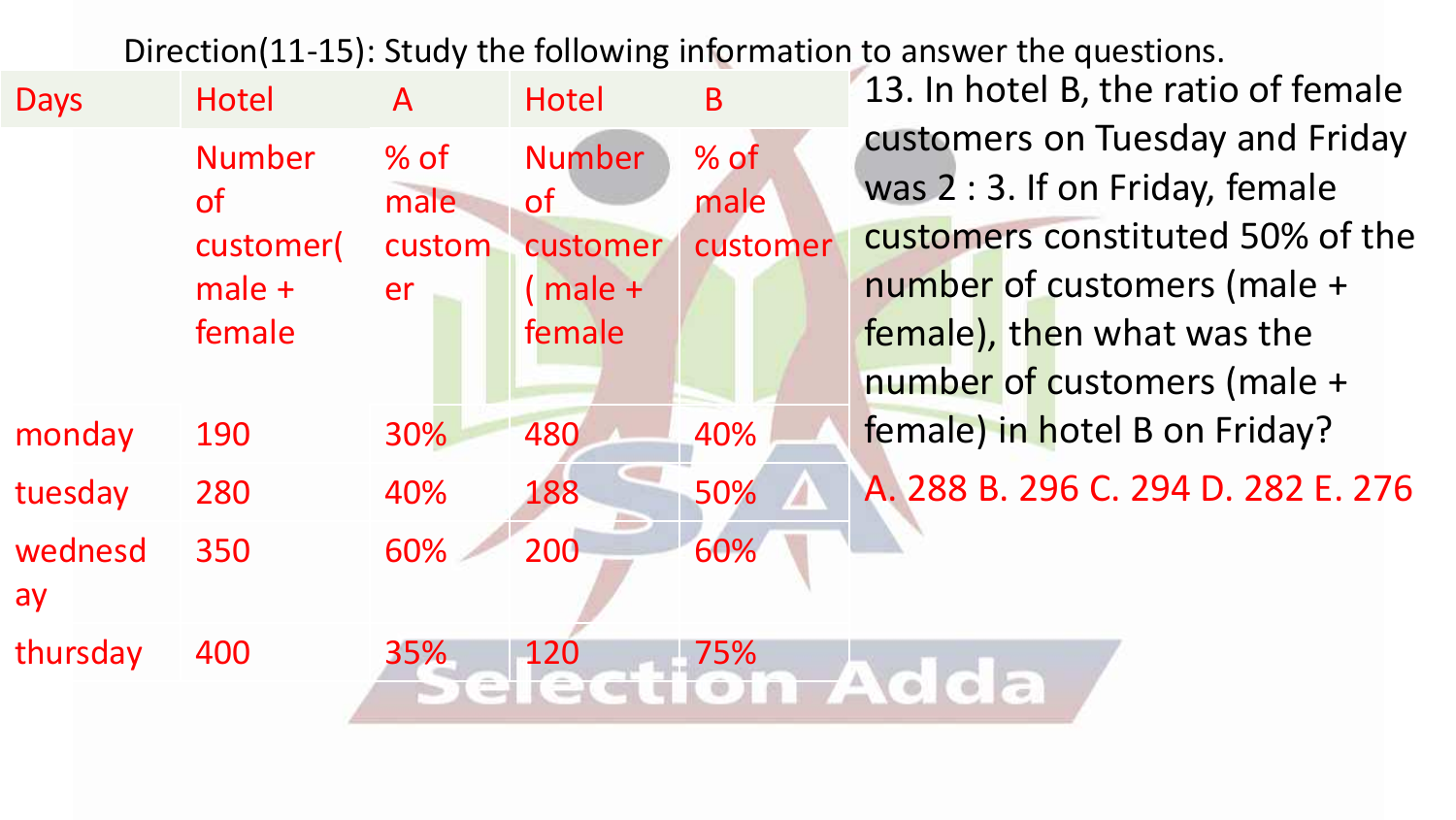| <b>Days</b>   | <b>Hotel</b>                                                  | $\mathsf{A}$                   | <b>Hotel</b>                                                  | B                          | 14. In hotel A, what is the                                                                                                                                                                |
|---------------|---------------------------------------------------------------|--------------------------------|---------------------------------------------------------------|----------------------------|--------------------------------------------------------------------------------------------------------------------------------------------------------------------------------------------|
|               | <b>Number</b><br><b>of</b><br>customer(<br>$male +$<br>female | $%$ of<br>male<br>custom<br>er | <b>Number</b><br><b>of</b><br>customer<br>$(male +$<br>female | $%$ of<br>male<br>customer | difference between the total<br>number of male customers on<br><b>Monday and Tuesday together</b><br>and that on Wednesday and<br>Thursday together?<br>A. 183 B. 177 C. 185 D. 187 E. 181 |
| monday        | 190                                                           | 30%                            | 480                                                           | 40%                        |                                                                                                                                                                                            |
| tuesday       | 280                                                           | 40%                            | 188                                                           | 50%                        |                                                                                                                                                                                            |
| wednesd<br>ay | 350                                                           | 60%                            | 200                                                           | 60%                        |                                                                                                                                                                                            |
| thursday      | 400                                                           | 35%<br>$\leftarrow$            | 120                                                           | 75%                        | Adda                                                                                                                                                                                       |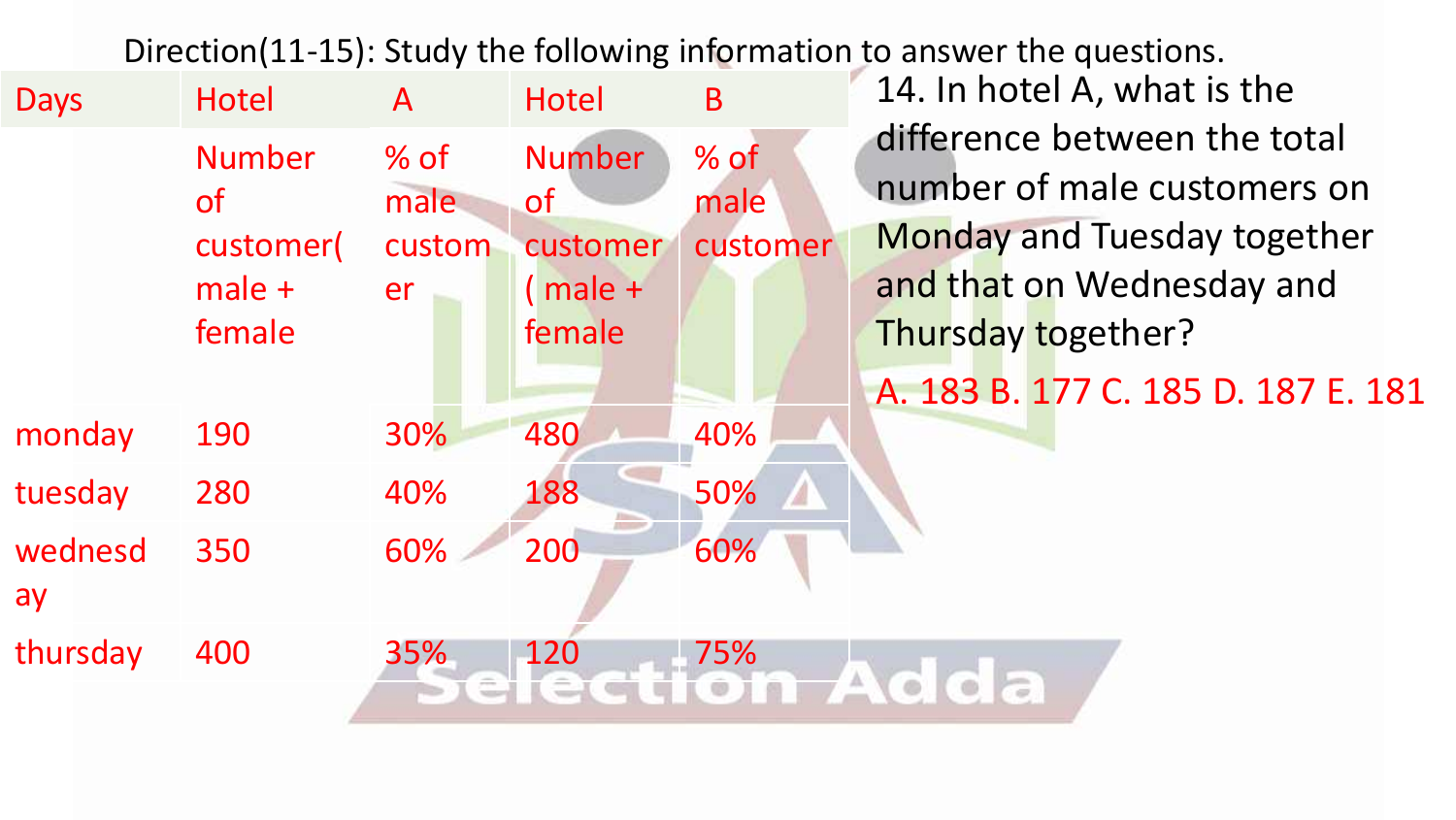| <b>Days</b>   | <b>Hotel</b>          | $\mathsf{A}$ | <b>Hotel</b>          | B                | 15. What is the average    |
|---------------|-----------------------|--------------|-----------------------|------------------|----------------------------|
|               | <b>Number</b>         | $%$ of       | <b>Number</b>         | $%$ of           | number of male             |
|               | <b>of</b>             | male         | 0f                    | male             | customers in hotel B on    |
|               | customer(<br>$male +$ | custom<br>er | customer<br>$(male +$ | customer         | Monday, Wednesday and      |
|               | female                |              | female                |                  | Thursday? A. 134 B. 188 C. |
|               |                       |              |                       |                  | 185 D. 175 E. 184          |
| monday        | 190                   | 30%          | 480                   | 40%              |                            |
| tuesday       | 280                   | 40%          | 188                   | 50%              |                            |
| wednesd<br>ay | 350                   | 60%          | 200                   | 60%              |                            |
| thursday      | 400                   | 35%          | 120                   | 75%<br>$\bullet$ | Adda                       |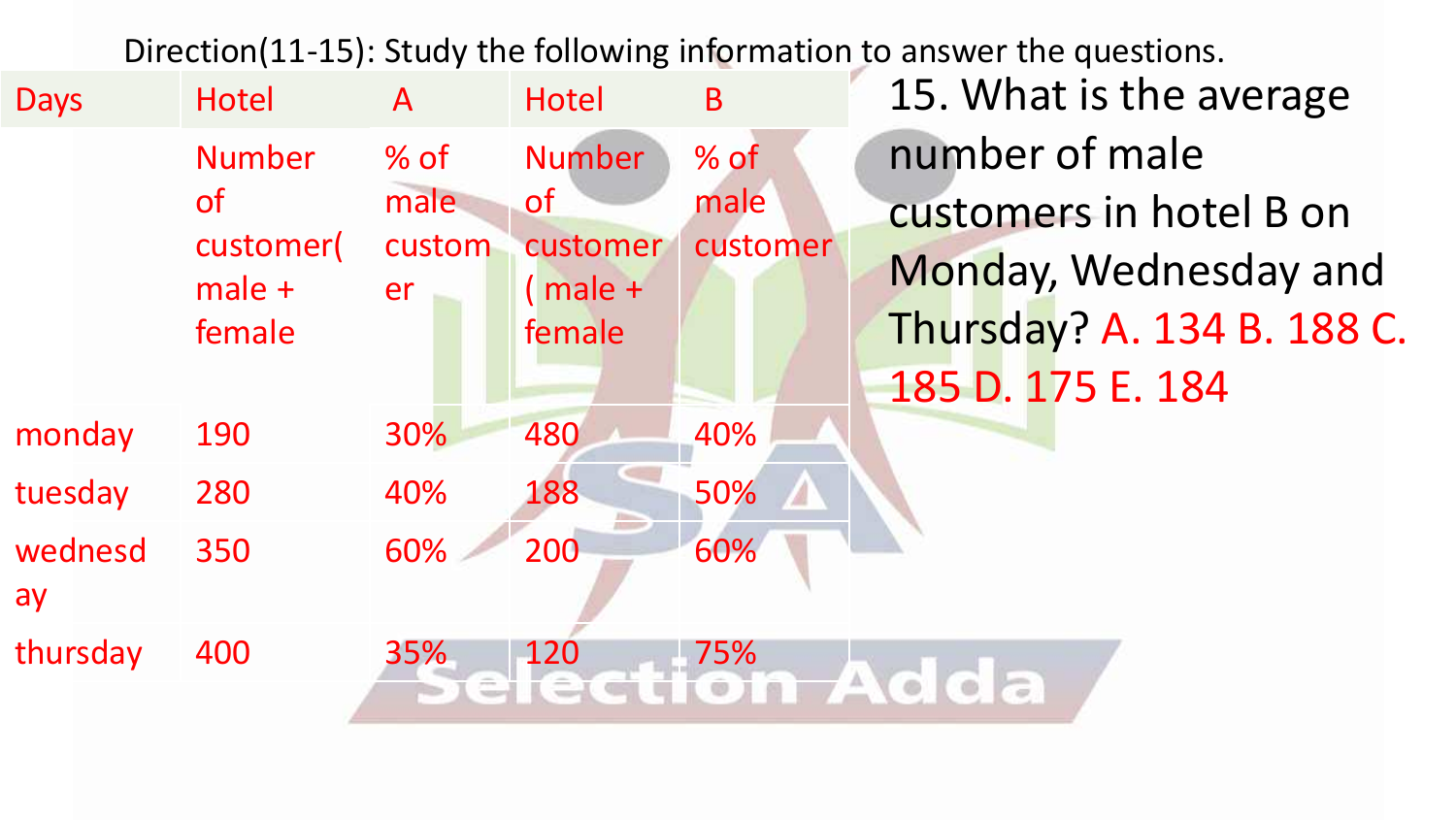**Selection Adda** 

16. The total number of students study in class VI and class IX together is approximately what percentage more than that of the total number of students study in class X?

A. 125% B. 280% C. 217% D. 189% E. 77%

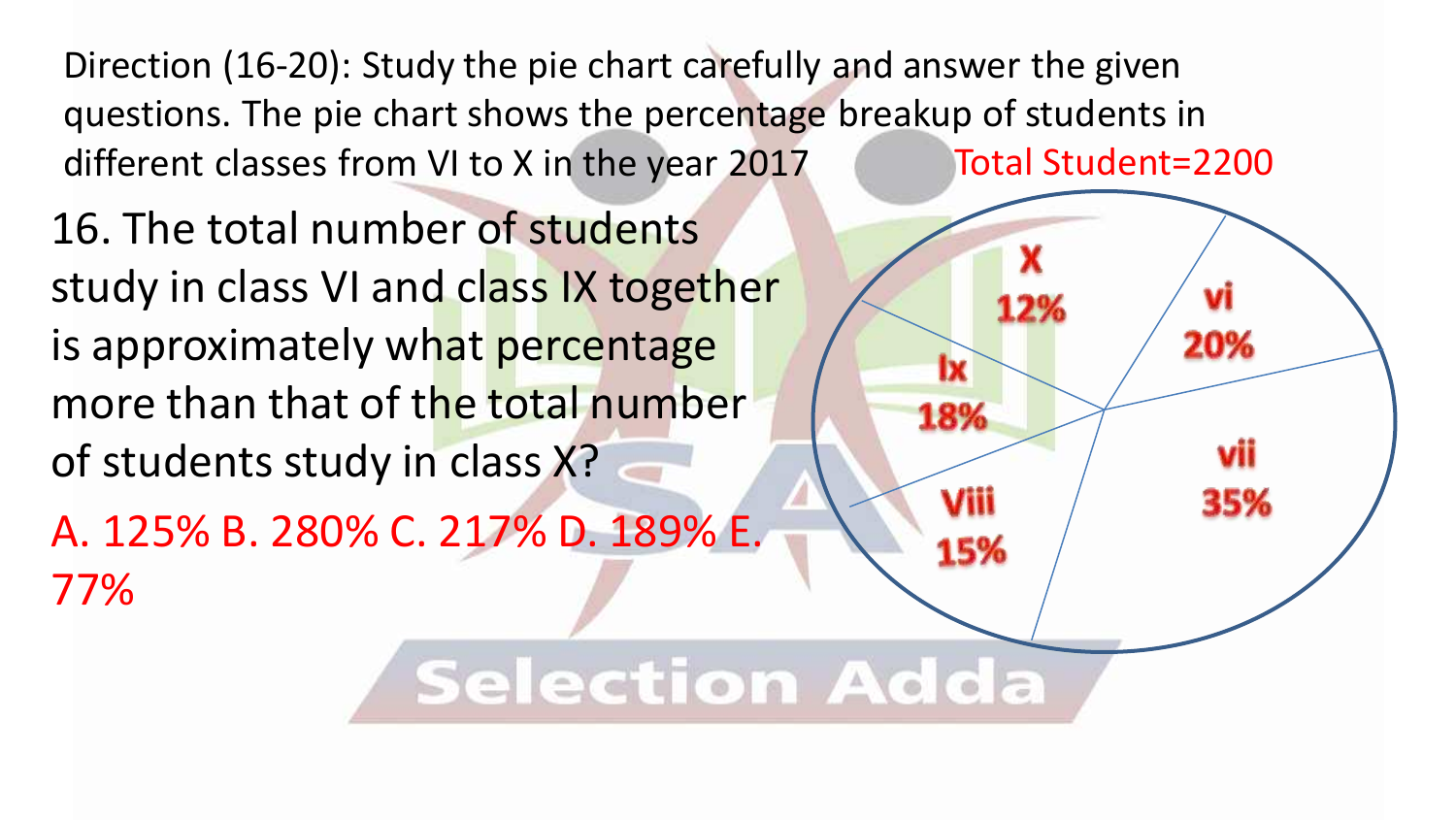17. If in class VI, the ratio of boys to girls is 6:5 and the total number of girls in class VI is 50 less than that of the total number of girls in class VII. Find the ratio of the total number of boys in class VI to class VII.

A. 5:7 B. 7:11 C. 9:13 D. 6:13 E. 4:5

**Selection Adda** 

20%

35%

**IX** 

18%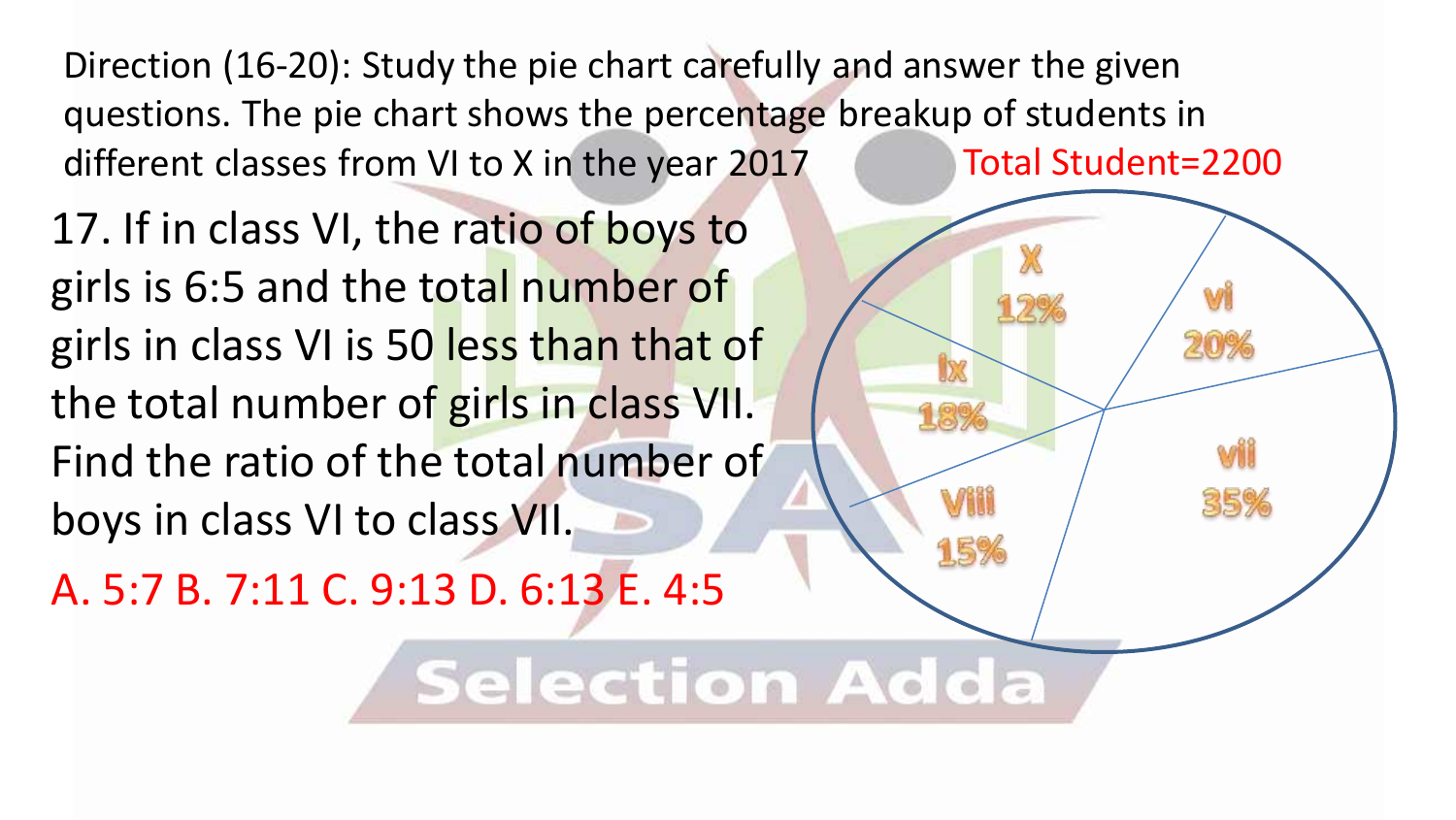**Selection Adda** 

20%

35%

X

18%

18. If in 2018, the total number of students in class VI and class VII is increased by 10% each and the total number of students in class VIII is decreased by 20% then what is the difference between the total number of students in class VI and VII together in 2018 to that of the total number of students in class VIII in 2018?

A. 976 B. 1067 C. 1156 D. 1078 E. 878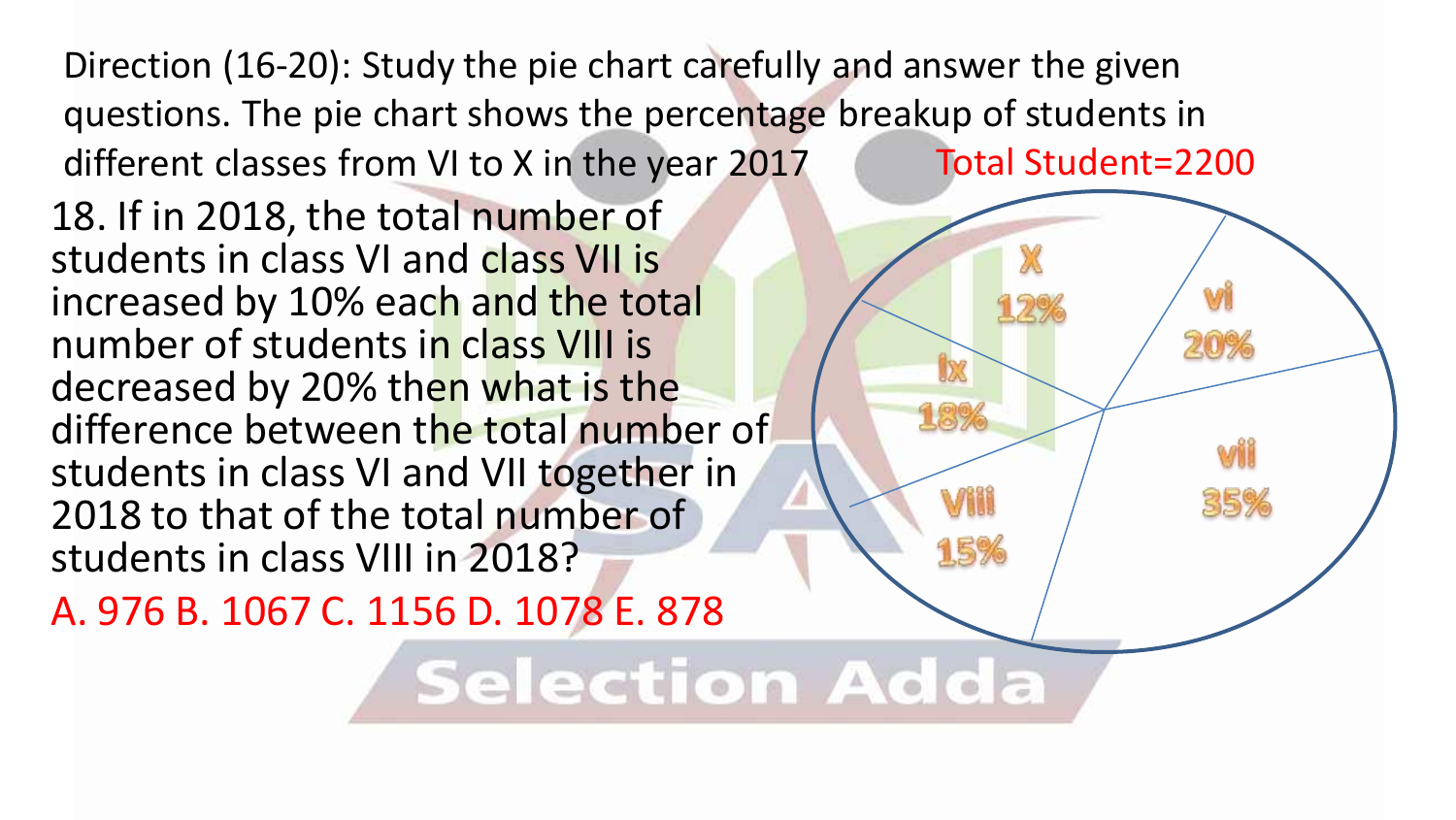19. If the total number of boys in class VIII is "x" and the total number of boys in class IX is " $x+40$ ". The total number of girls in class VIII and class IX together is 306. Then find the value of "x".

A. 190 B. 210 C. 174 D. 184 E. 196

**Selection Adda** 

20%

35%

**IX** 

18%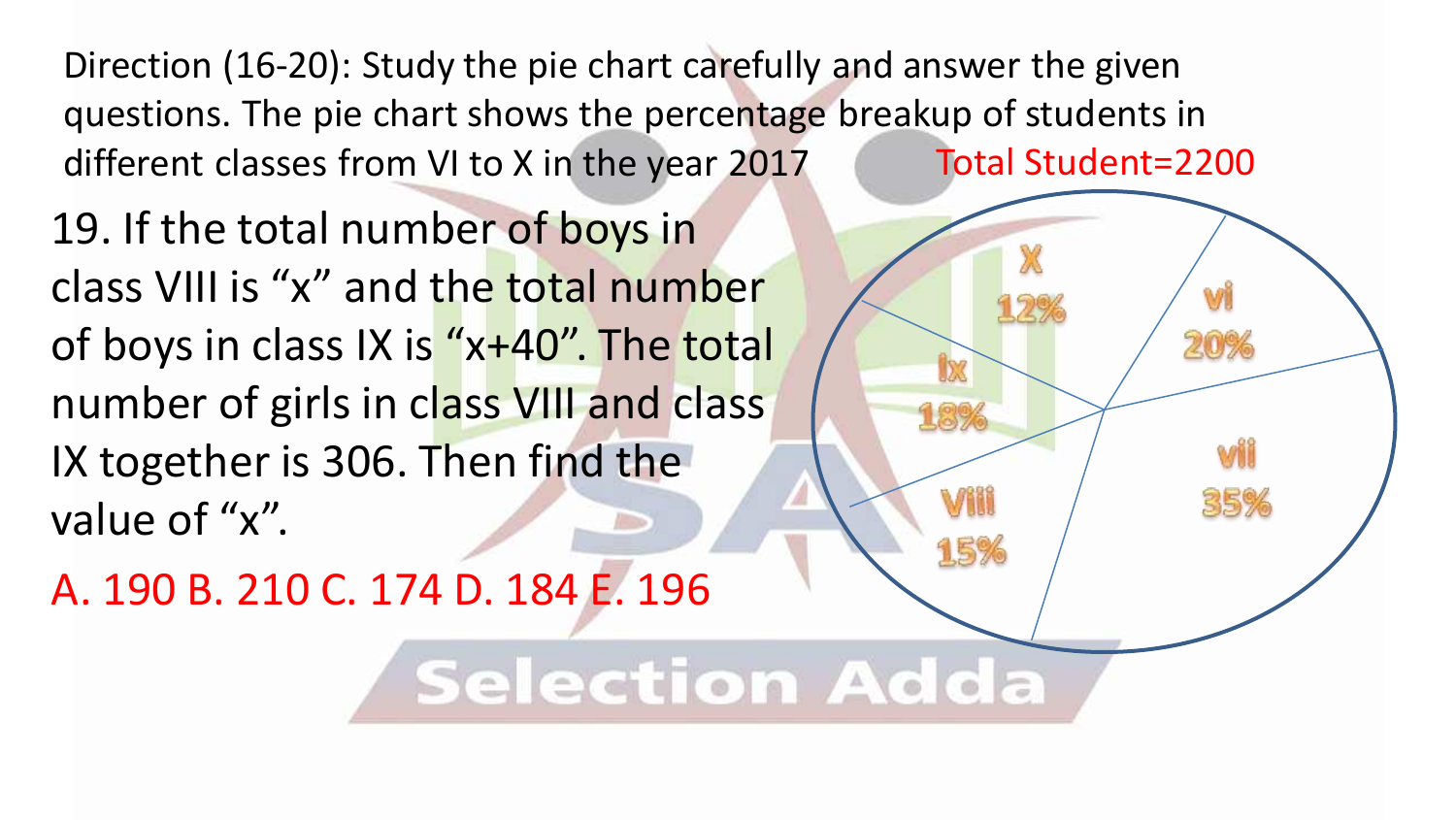**Selection Adda** 

20%

35%

**IX** 

18%

5%

20. What is the difference between the total number of students in class VII and class VIII together to that of the total number of students in class IX and class X together?

A. 480 B. 520 C. 440 D. 400 E. 560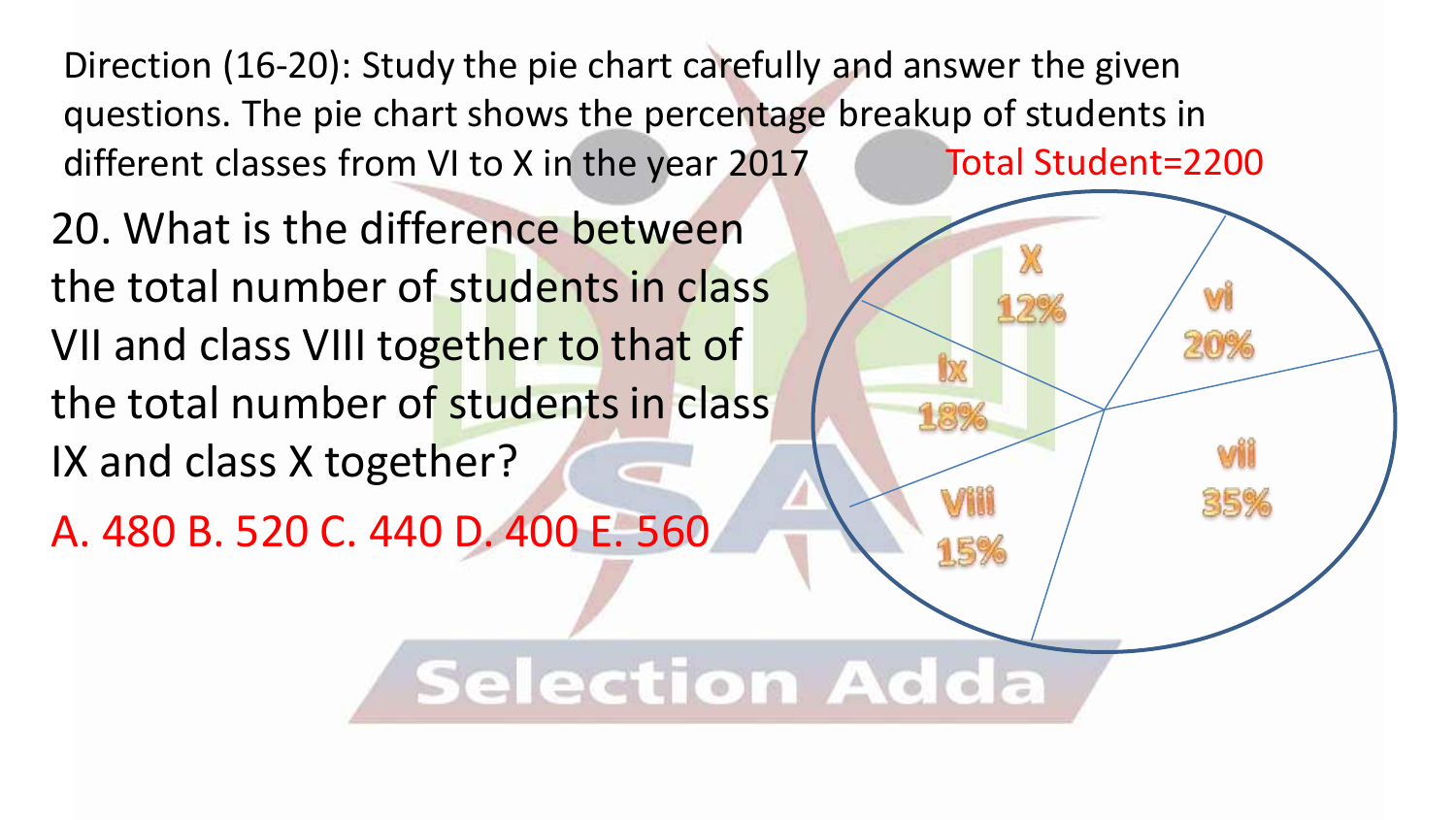Directions (21-25): The following questions are accompanied by two statements A and B. You have to determine which statements(s) is/are sufficient/necessary to answer the questions.

- (a) Statement A alone is sufficient to answer the question but statement B alone is not sufficient to answer the questions.
- (b) Statement B alone is sufficient to answer the question but statement A alone is not sufficient to answer the question.
- (c) Both the statements taken together are necessary to answer the questions, but neither of the statements alone is sufficient to answer the question.
- (d) Either statement A or statement B by itself is sufficient to answer the question.
- (e) Statements A and B taken together are not sufficient to answer the question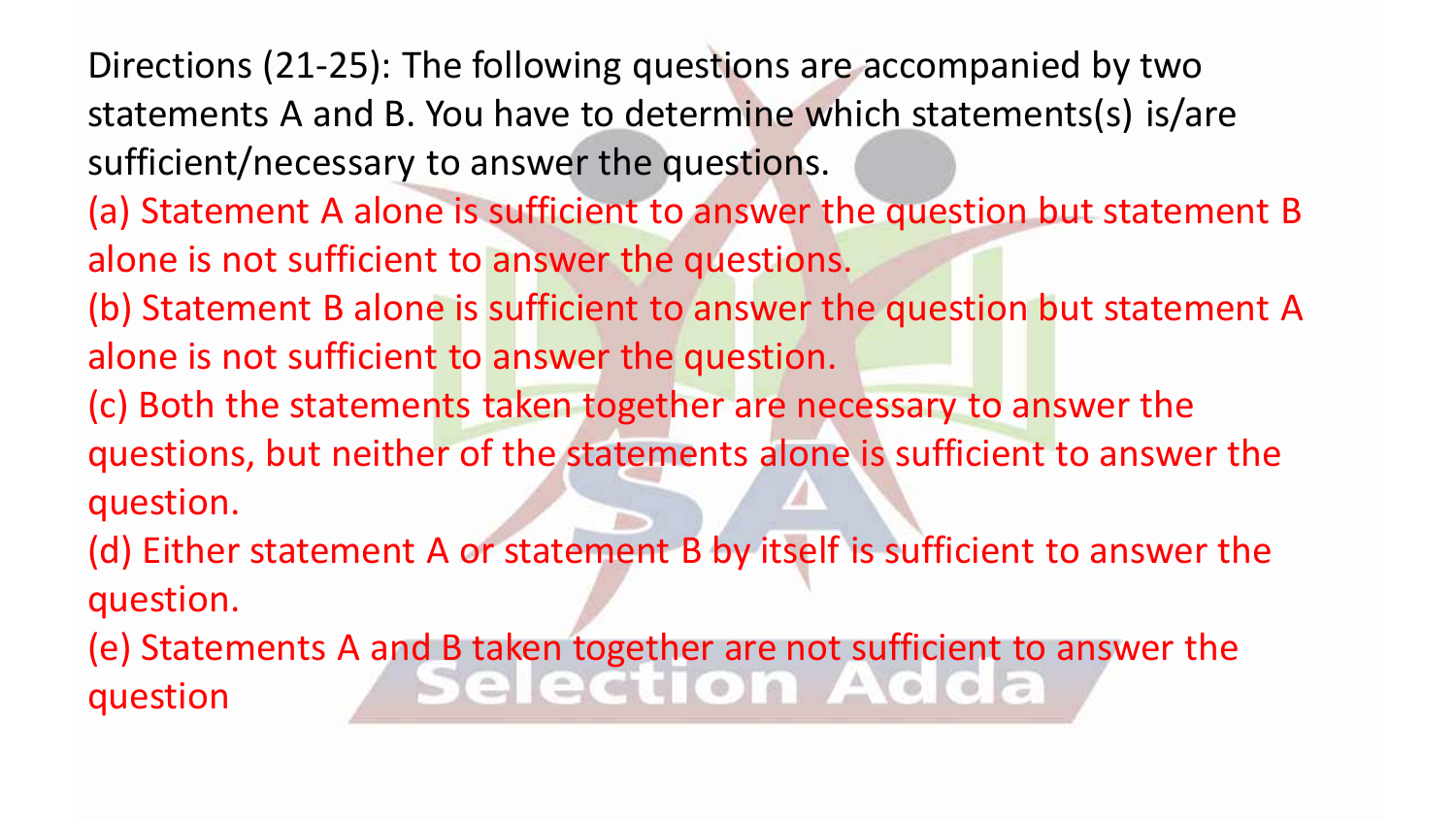## Q21. What is the value of rate of interest?

A. A sum of Rs 8000 is invested at simple interest for 3 years in scheme A which offers a certain rate of interest. Amount obtained from scheme A is equal to the amount obtained when Rs 9000 is invested in scheme B for 2 years at C.I.

B. Rate of interest for scheme B is same as rate of interest for scheme A.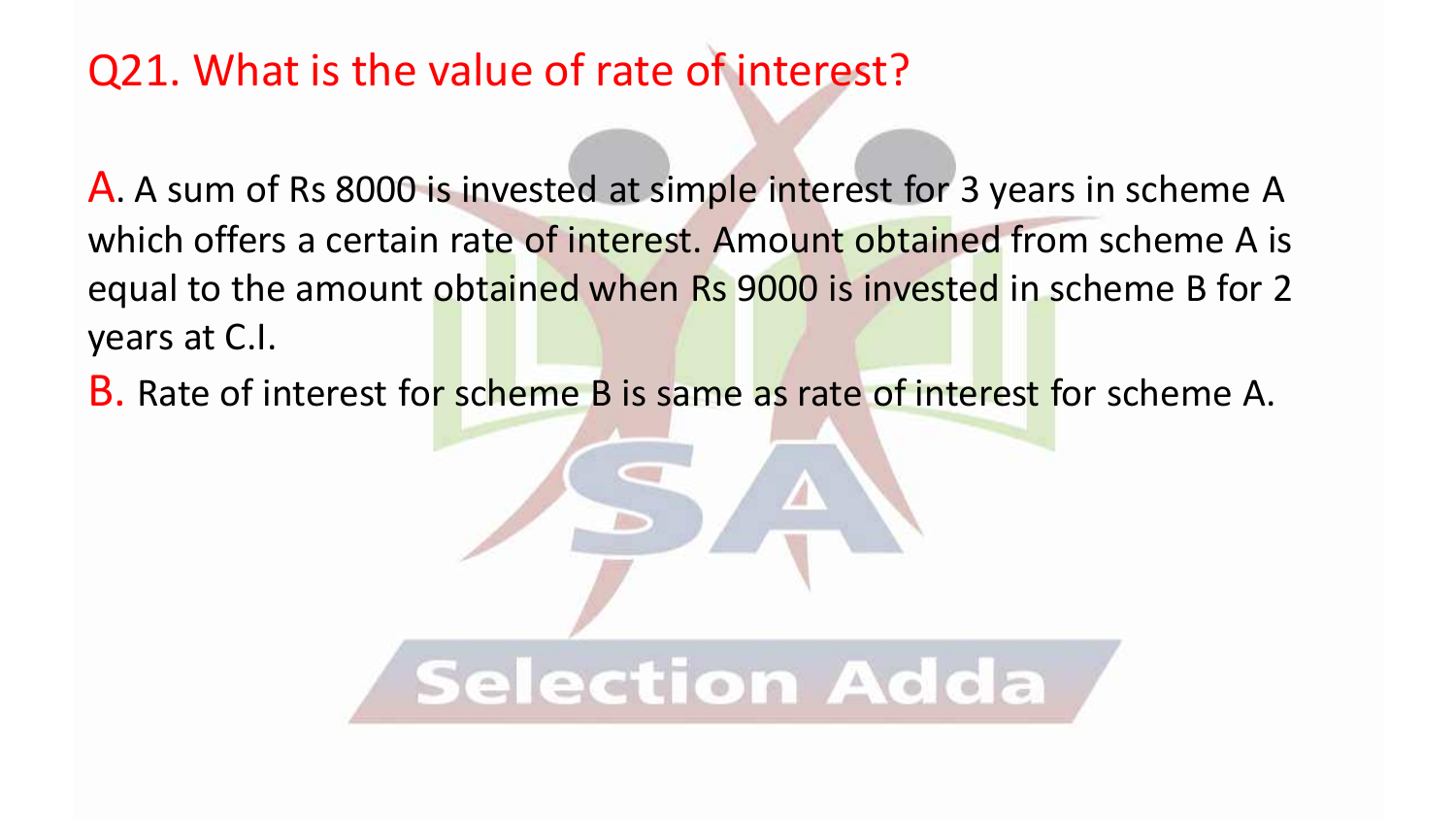Q22. 4 men & 18 women can do a piece of work in 2.5 days, then in how many days 12 woman can complete the same piece of work?

A. Ratio of efficiency of men to women is 3 : 2. B. 6 men & 6 women can complete the same work in 4 days

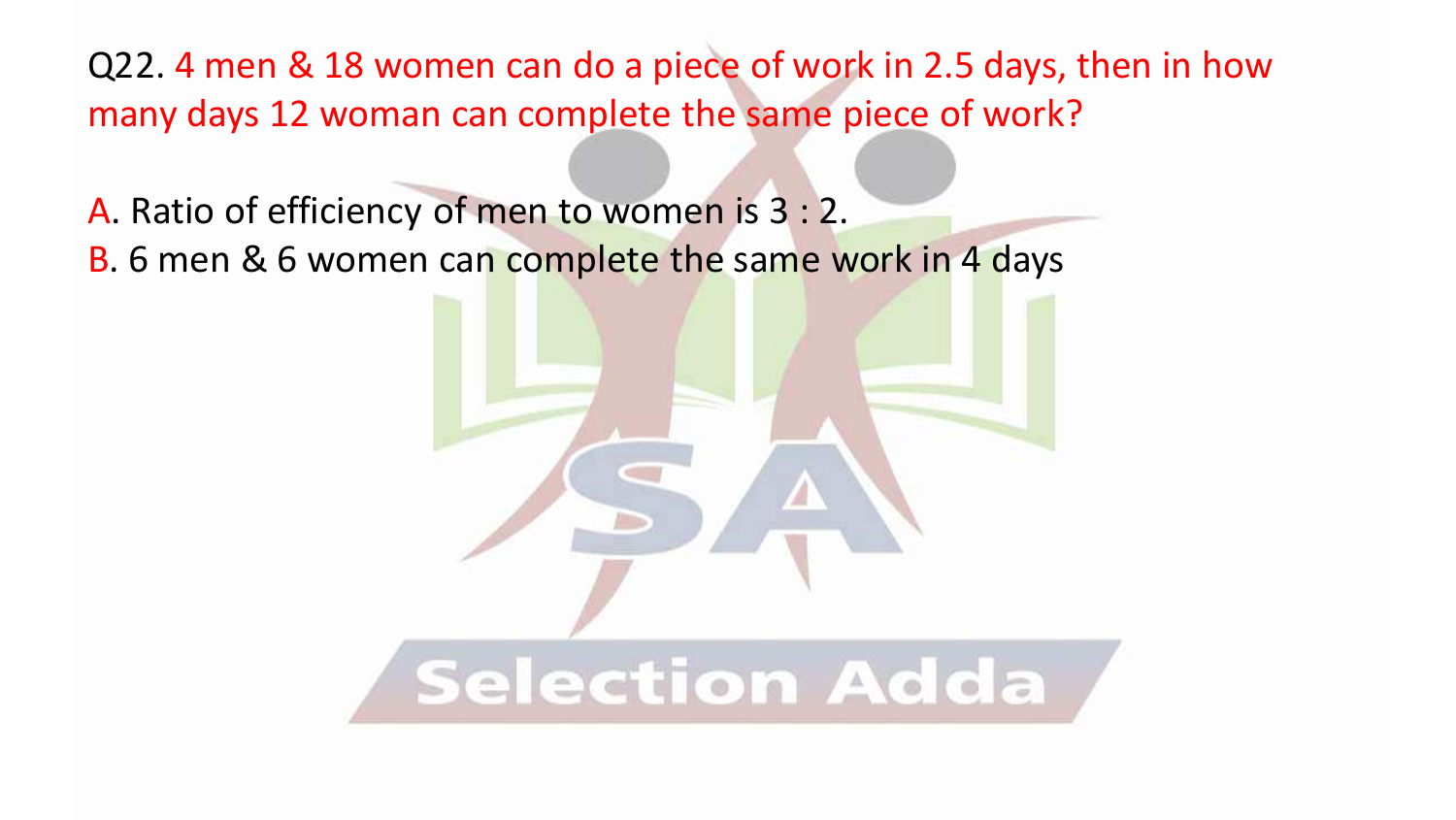Q23. What will be speed of stream, if speed of boat in still water is 22.5 km/hr?

A. The time taken by boat to cover 120 km upstream is 4 hours more than time taken by boat to cover same distance in downstream.

B. Boat takes total 15 hours to cover 150 km in downstream and upstream.

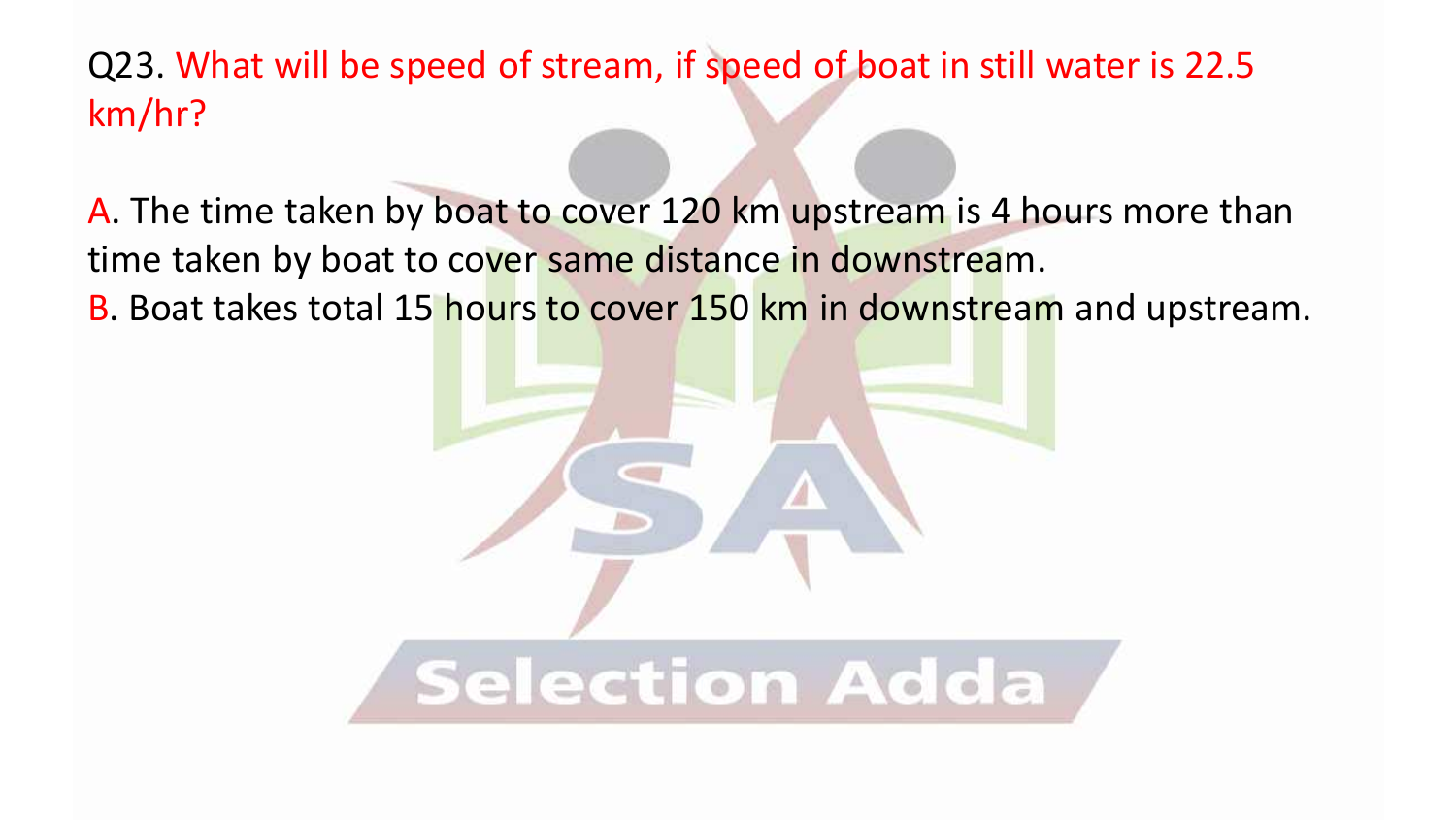Q24. At present, the age of A is 1/3rd of the age of B then what are their ages?

A : After 10 years, the ratio of their ages will become 5 : 11. B : 5 years age, the age of A was 25% of the age of B.

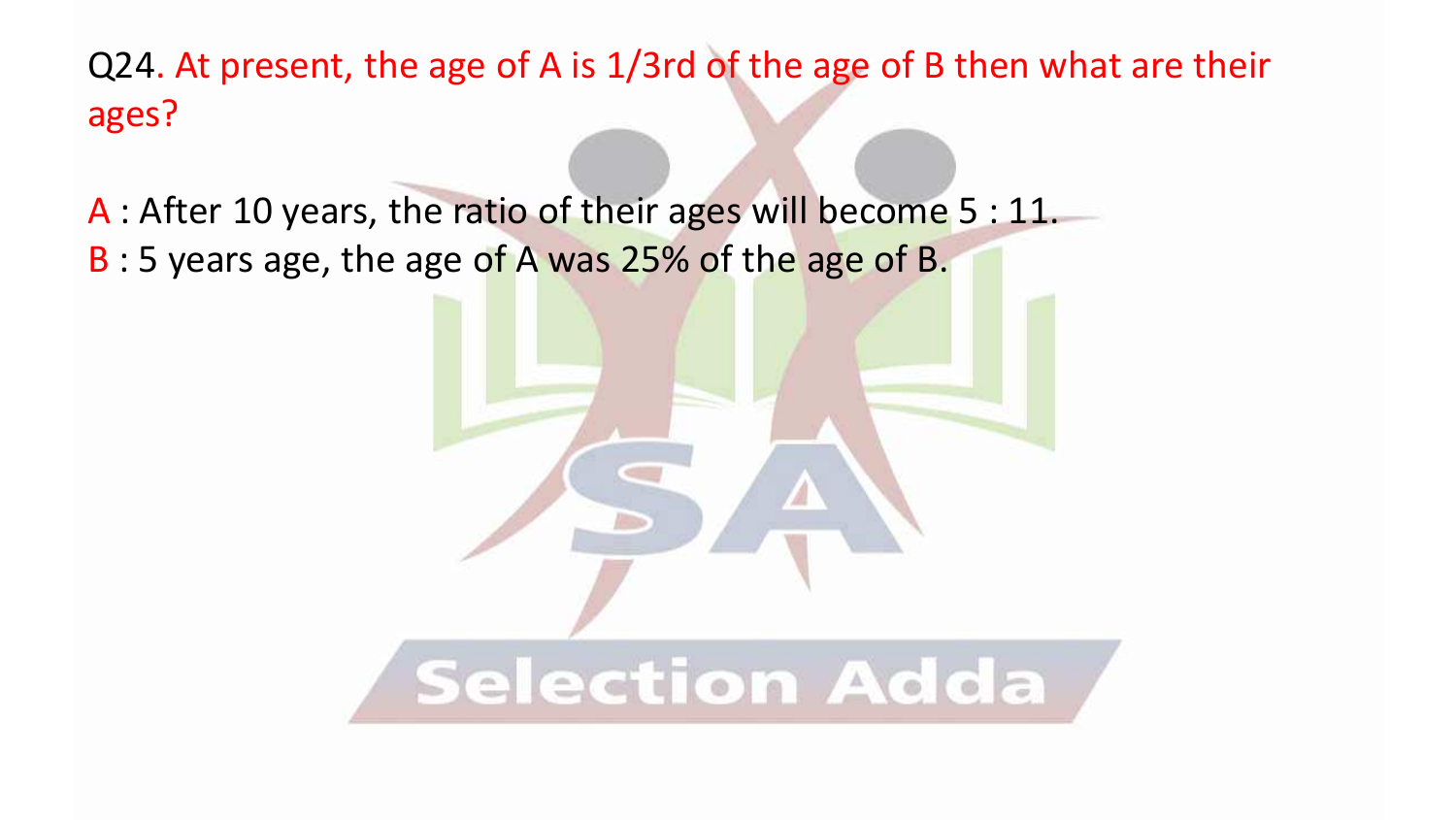Q25. What should be the selling price of washing machine so as to make a profit of 25%?

A: An electronic shop dealer marks washing machine 80% above the cost price and after allowing a discount of 25% he claims a profit of Rs. 3500. B: A shopkeeper sold the same washing machine for Rs. 15000 on the condition that shopkeeper will pay the transportation cost of Rs 2000 and he gets a profit of 25%.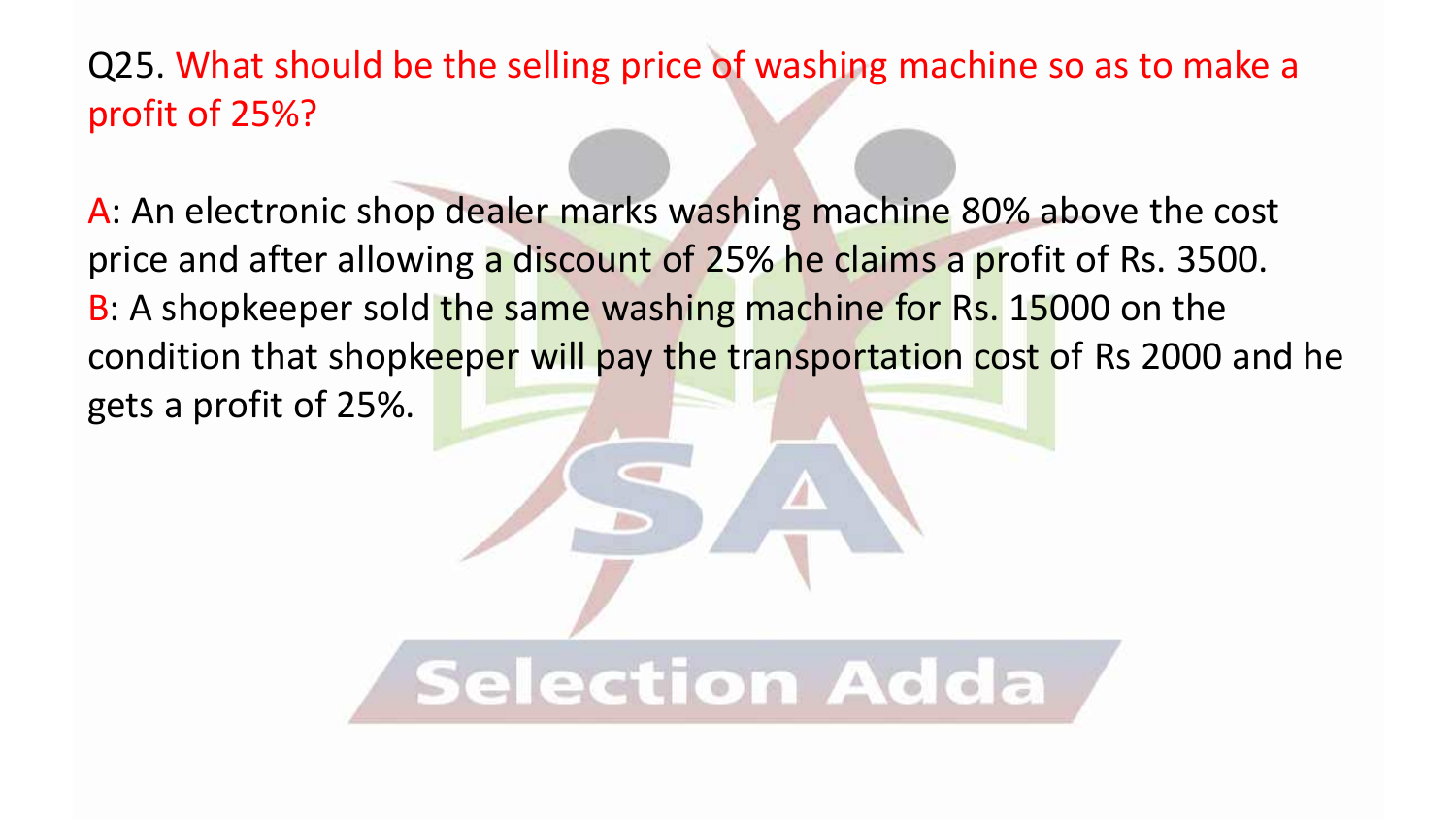Q26. Train A can cross a man in 8 sec and a 180 m long platform 'P' in 17 sec. If train A cross train B which is running in opposite direction at speed of 108 km/hr in 8 sec, then find time taken by train B to cross platform P? टेन A एक आदमी को 8 सेकंड में और 180 मीटर लंबा प्लेटफॉर्मP को 17 सेकंड में पार कर सकती है। यदद ट्रेन A ट्रेन B ,जो दक 108 दकमी / घंट्ा की गदत सेदिपरीत दिशा में चल रही है, क<mark>ो 8 सेकंड में पार कर सकती है , तो ट्रेन B</mark> द्वारा प्लेटफॉर्म P को पार करने में लगने वाल<mark>ा समय ज्ञात कीजिए</mark>?

(a) 16 sec (b) 11 sec (c) 14 sec (d) 12 sec

(e) 15 sec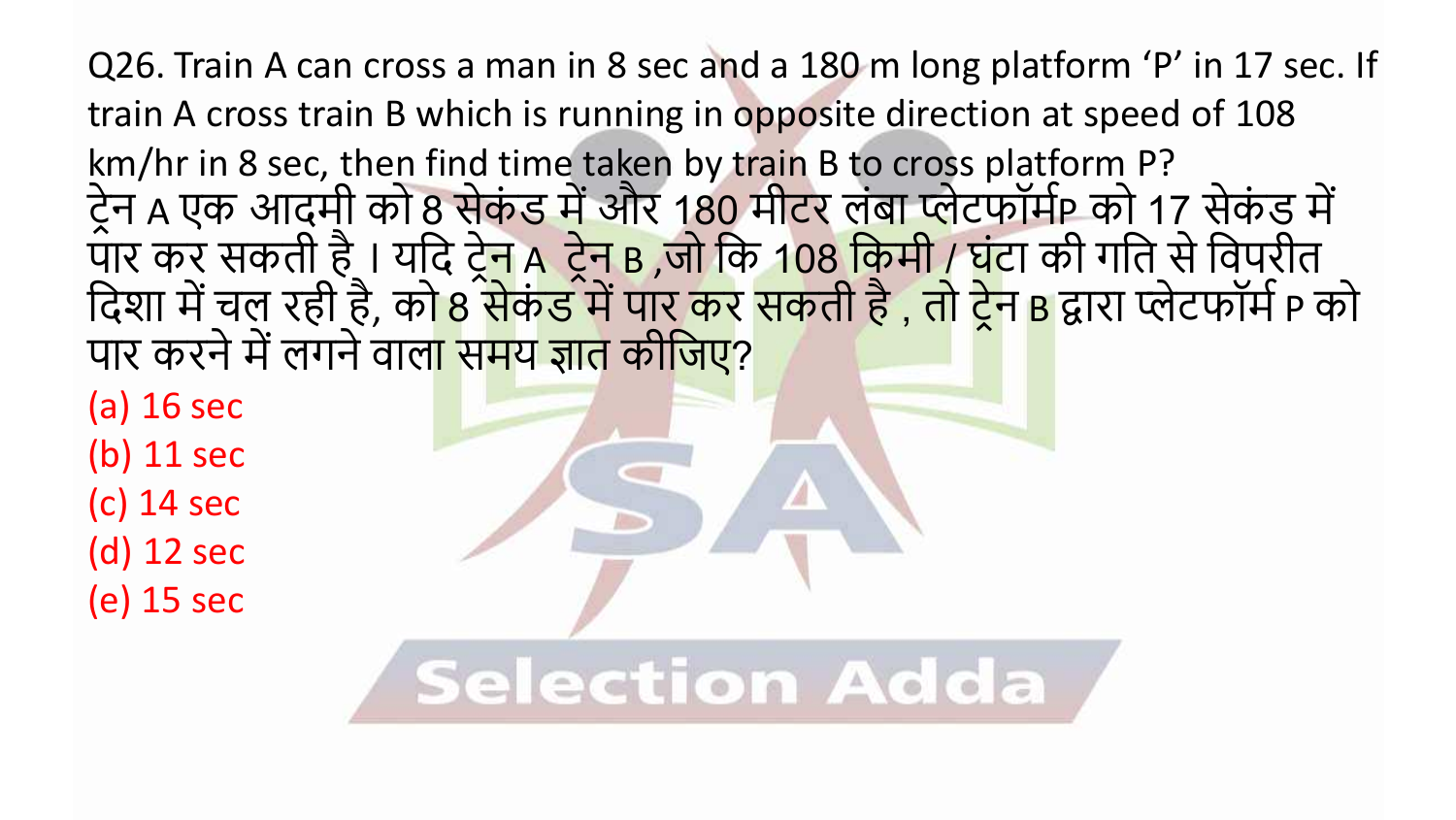Q 27. Rahul got married 6 years ago. The average age of Rahul and Rahul's wife at the time of marriage was 25.5 years. Present age of rahul and rahul's wife are in the ratio 4 : 3 respectively, find the present age of Rahul? राहुल की शादी 6 साल पहले हुई थी। शादी के समय राहुल और राहुल की पत्नी की <u>आसत आयु 25.5 वर्ष थी। राहुल और राहुल की पत्नी की वर्तमान आयु क्रमशः 4: 3</u> के अनुपात में हैं, राहुल की वर्तमान आयु <mark>ज्ञात क</mark>रें?

A) 36 b) 27 c) 24

d) 38

e) 42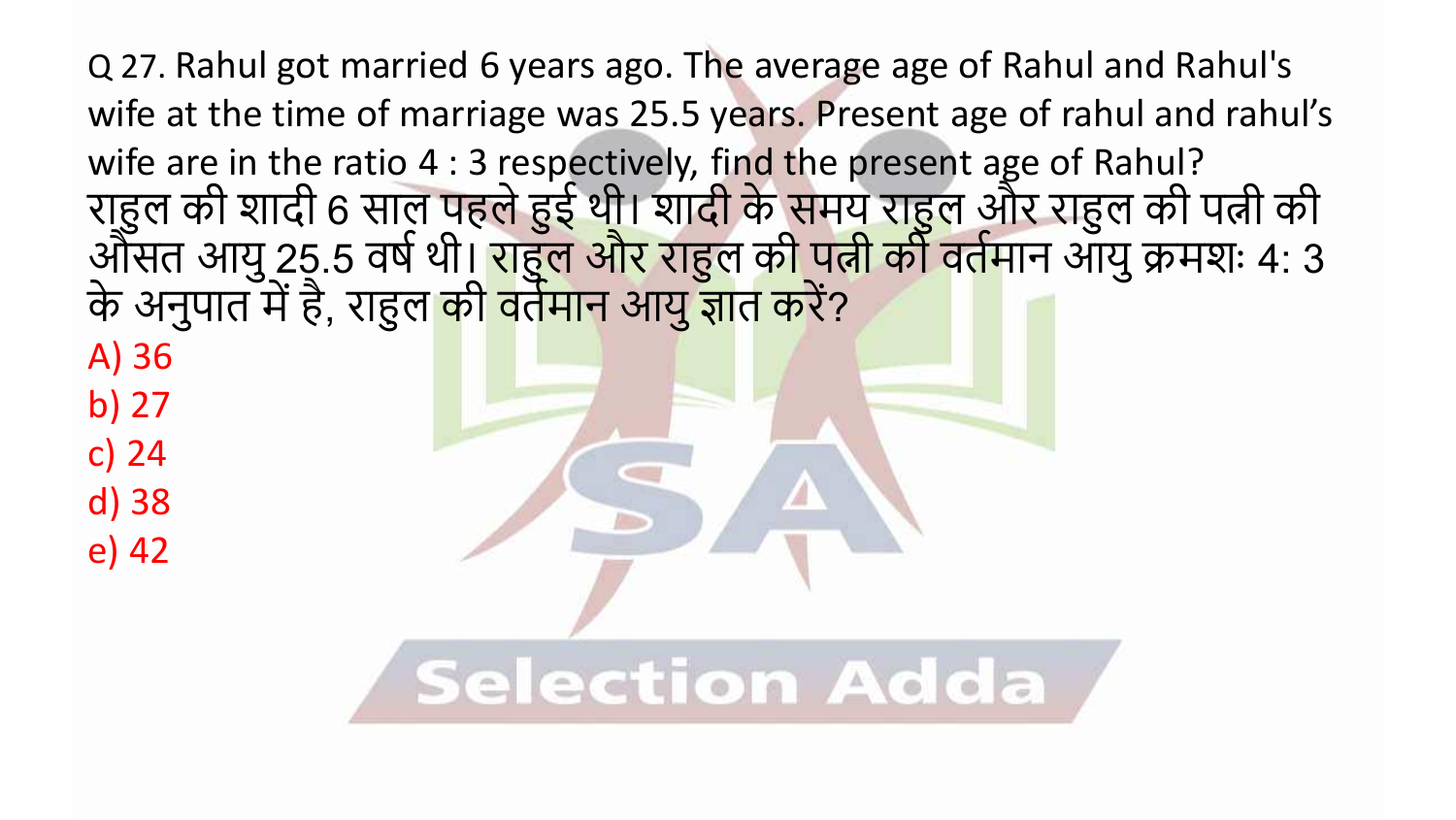28. A shopkeeper sells an article at 20% profit. If he purchased it for Rs. 100 less and also sells it for Rs. 100 less, then he gains a profit of 25%. Find the cost price of article?

एक दुकानदार 20% लाभ पर एक वस्तु बेचता है। यदि वह इसे 100 रूपये कम पर खरीदता है और इसे 100 र<mark>ूपये कम पर बेचता है, तो वह 25%</mark> का लाभ प्राप्त करता है। वस्तु की लागत मूल्<mark>य ज्ञात की</mark>जिये?

A) 400

b) 300

c) 500

d) 450

e) 750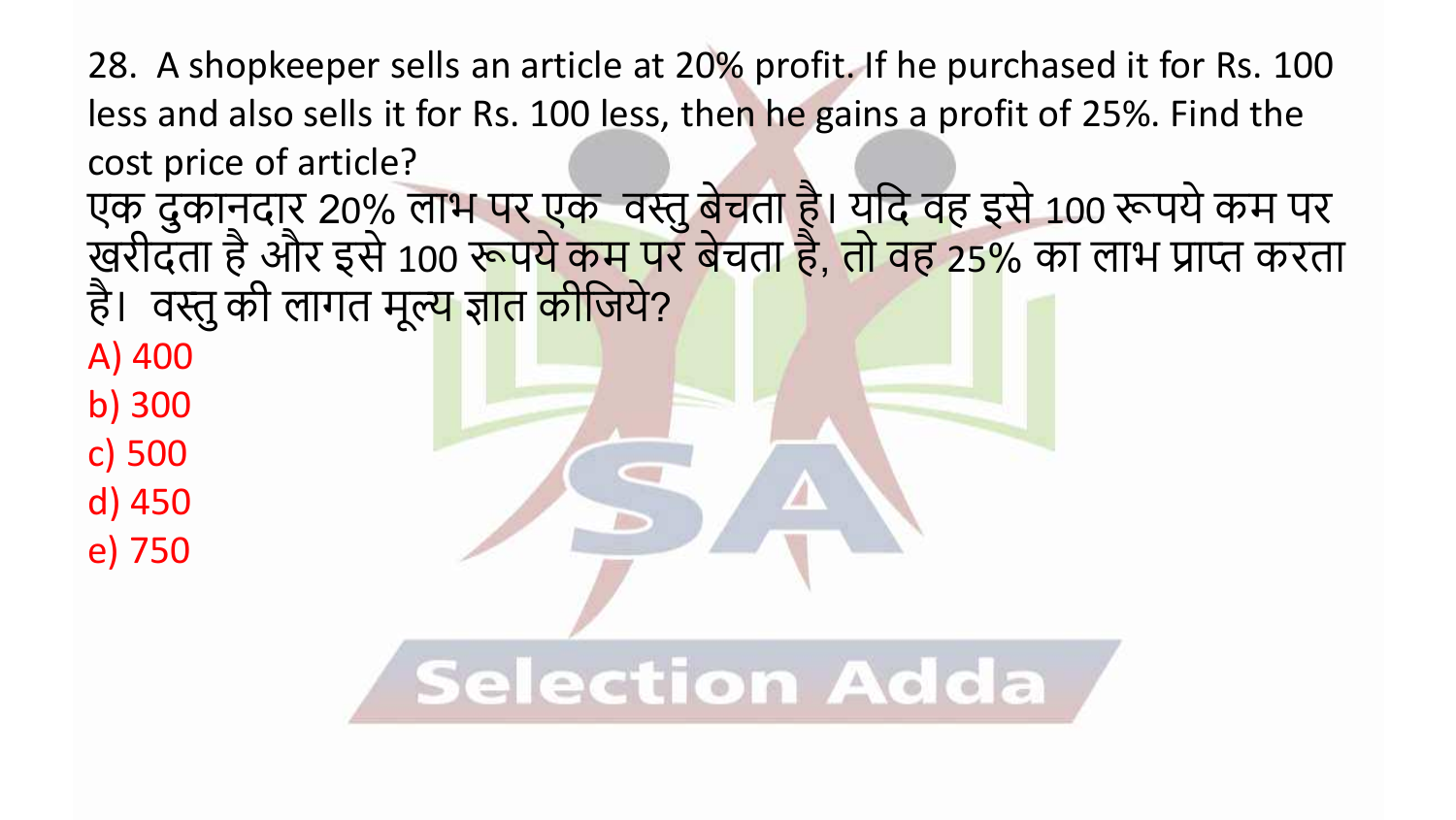29. If time taken to cover 'D-11' km upstream is four times the time taken to cover D km downstream. If ratio of speed of boat in still water to the speed of water current is 9 : 7. the time taken to cover 'D-2' km in upstream is 2 hrs. what will be the speed of boat in still water यदि'D-11 'किमी अपस्टी<del>म को कवर करने के लिए लिया गया</del> समय , D किमी डाउनस्ट्रीम को कवर करने में लगने वाला समय का चार गुना है। शांत पानी में नाव की गुति का धारा की ग<mark>ति से</mark> अनुपात 9 : 7. है ऊपर की ओर-D-2 'किमी को कवर करने के लिए लिया गय<mark>ा समय 2 घंटे है। शांत पानी में नाव की ग</mark>ति क्या होगी 1-30 2-20 3-45 4-35 5-42**Selection Adda**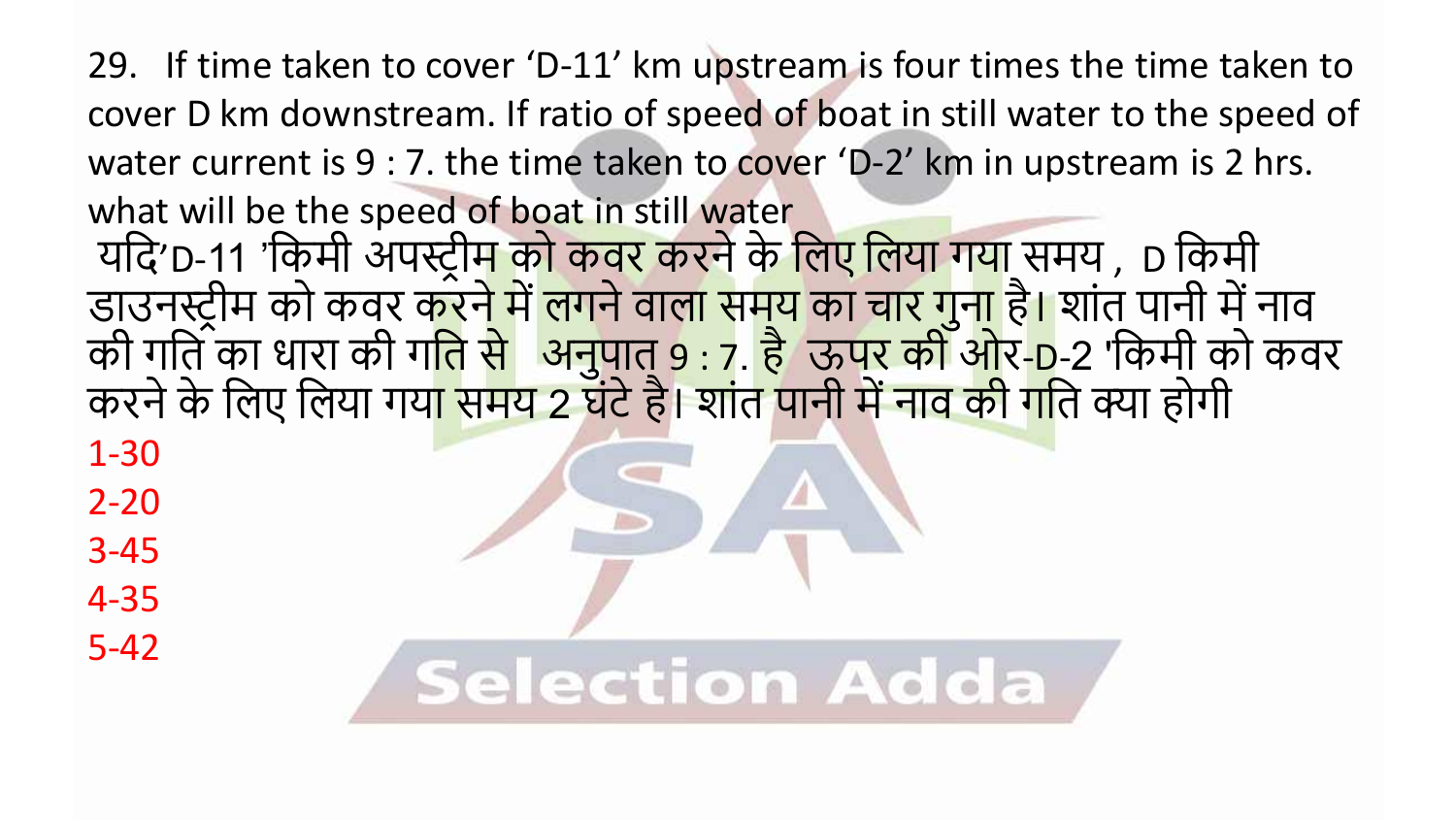30. Income of A and B are in the ratio 3 :4 and income of A and C are in the ratio 2 : 3 respectively. If income of A is Rs 18000, then find the difference between income of B and C? A और B की आय क्रमशः 3: 4 के अनुपात मेंहैऔर A और C की आय क्रमशः 2: 3 के अनुपात में हैं। यदि A की आय 18000 रु है, तो B और C की आय के बीच का अंतर ज्ञात कीजिए a) 3000 b) 2000 c) 2500 d) 3600 e) none of these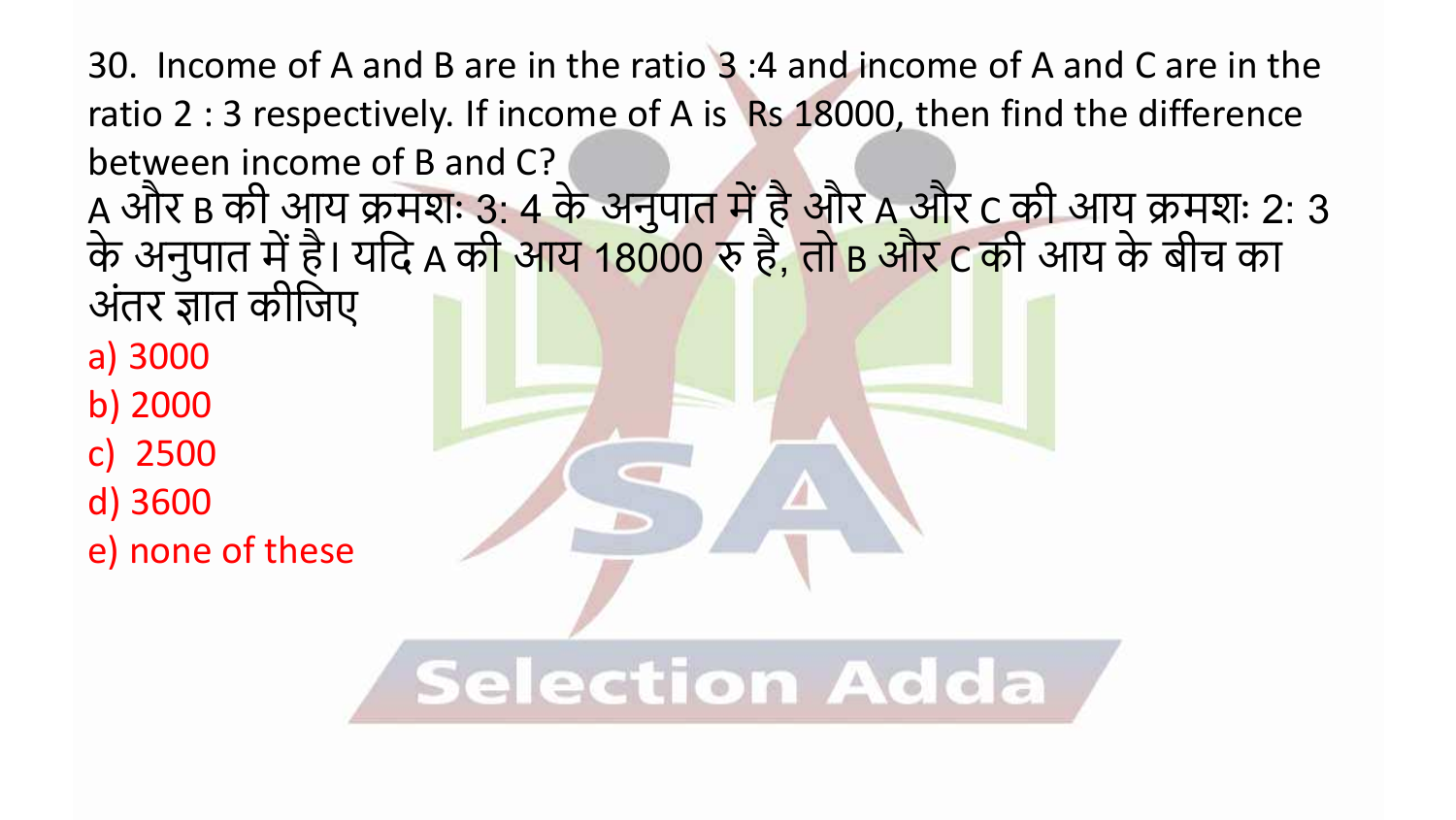31. How many numbers greater than 999 and less than four thousand can be formed using 0, 1, 2, 3 and 4 when repetition of digit is allowed जब अंकों की पुनुरावृत्ति की अनुमति दी जाती है, तो 0, 1, 2, 3 और 4 का उपयोग करके 999 से अधिक और चार हज़ार से कम कितनी संख्याएँ बनाई जा सकती हैं ।

(a) 499 (b) 375 (c) 501 (d) 500 (e) 376

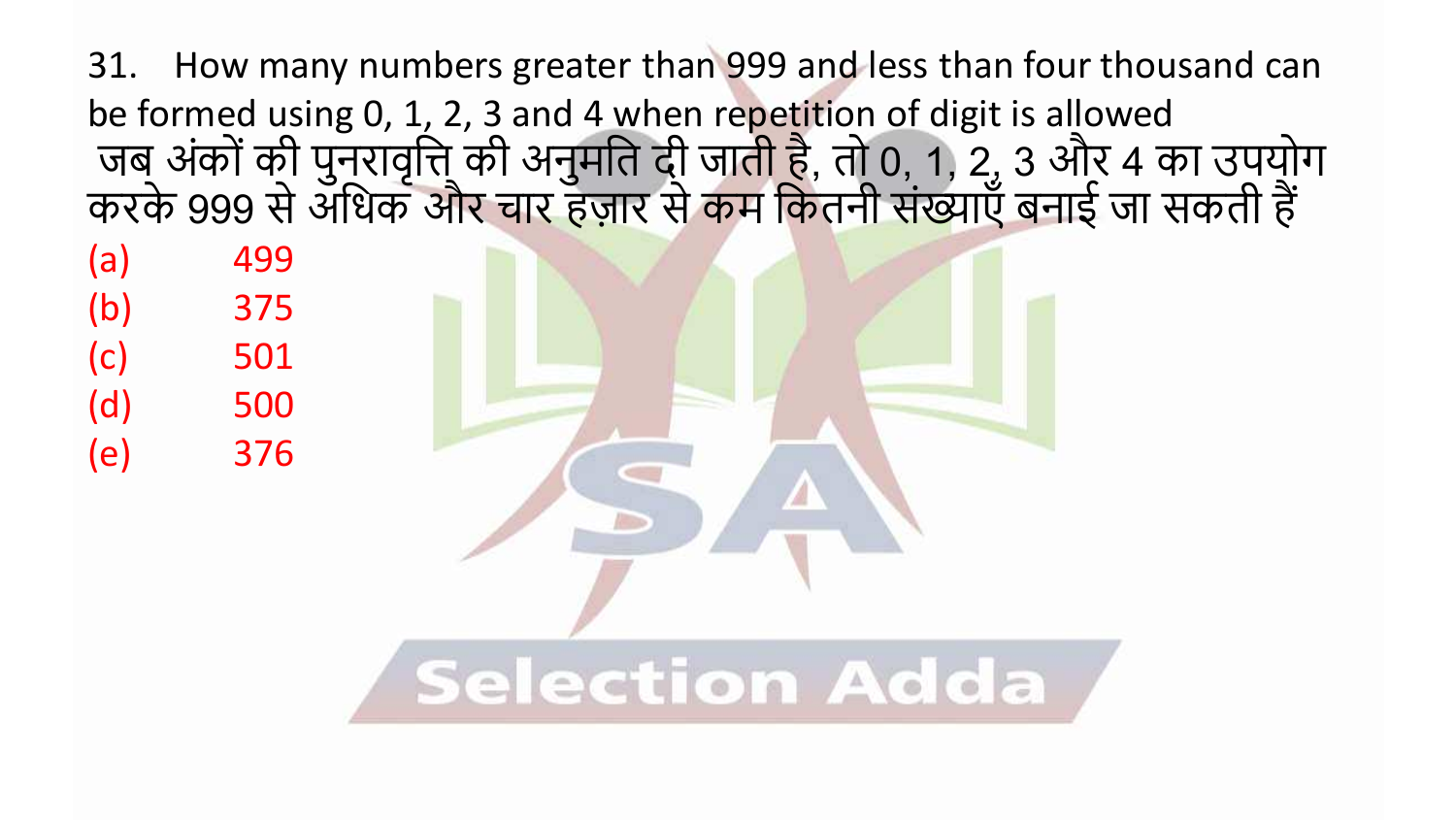32. The ratio of diameter and height of a right circular cylinder is 4 : 3. If diameter of the cylinder get reduced by 25% then its total surface area reduced to 318.5 square meter. What is the circumference of the base of the cylinder.

एक 'सिलेंडर के व्यास <u>और ऊँचाई का अनुपात 4: 3. है। यदि</u> सिलंडर का व्यास 25% कम हो जाता है, तो इसका कुल सतह क्षेत्र घटकर 318.5 वर्ग मीटर रह जाता है। सिलेंडर के आधार <mark>की परिधि क्या है।</mark>

(a) 28

(b) 14

(c) 35

(d) 7

(e) None of these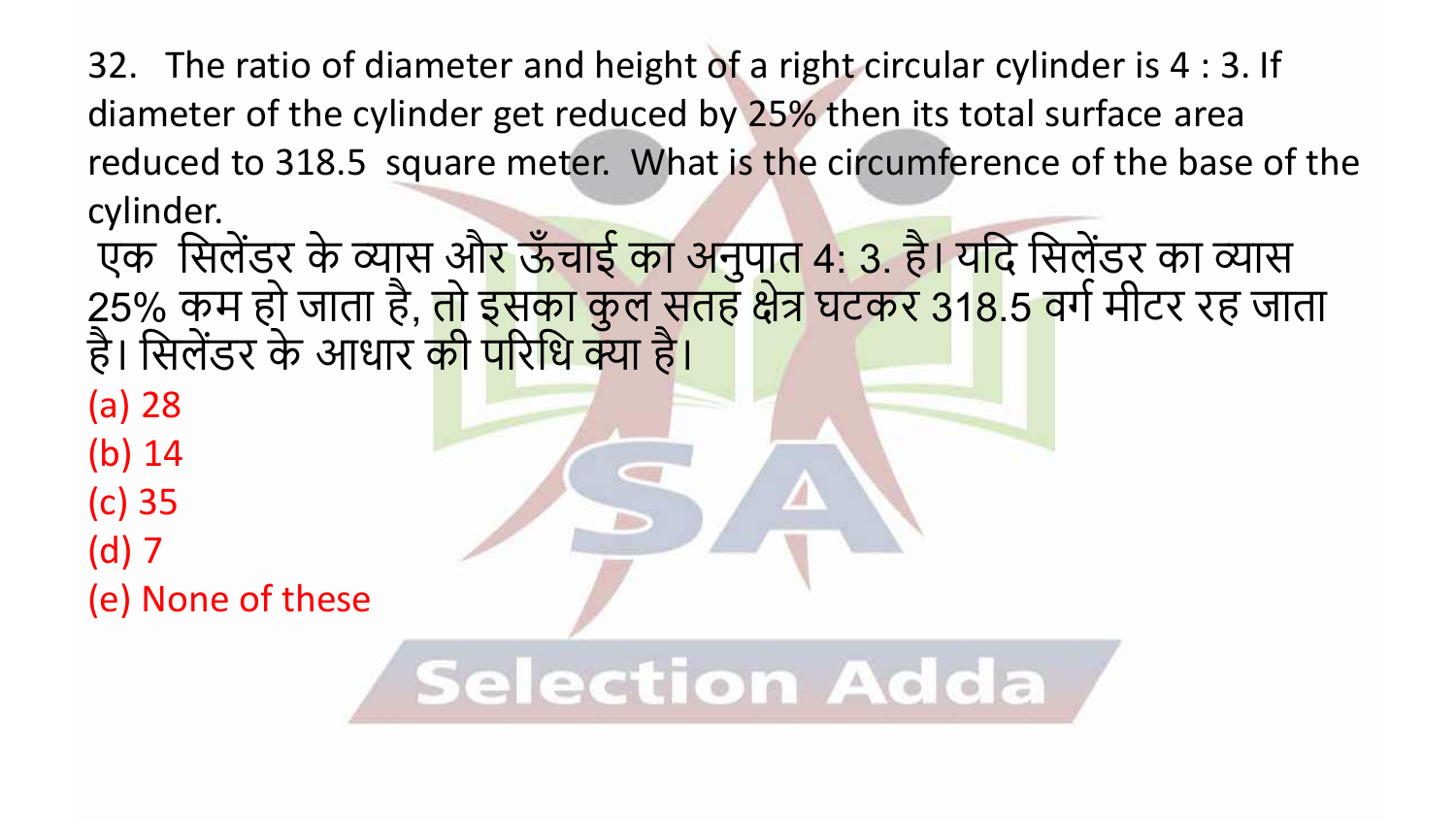33. A, B and C invested in a business in the ratio 6 : 8 : 9. If B invested for a period whose numerical value is 112.5% of B's investment but A and C invested for one year. If profit of B at the end of the year is 16750 then what is the share of profit of C? A, B और C ने 6: 8: 9 के अनुपात में एक व्यवसाय में निवेश किया है। यदि B उस अवधि के लिए निवेश किय<mark>ा गया है जिसका संख्यात्मक मान B के</mark> निवेश का 112.5% है, लेकिन A <mark>और C ने एक वर्ष के लिए निवेश किया है।</mark> यदि वर्ष के अंत में B का लाभ 16750 है तो C के लाभ का हिस्सा क्या है?

(a) 20225

(b) 22125

(c) 25225

(d) 25125

(e) 23125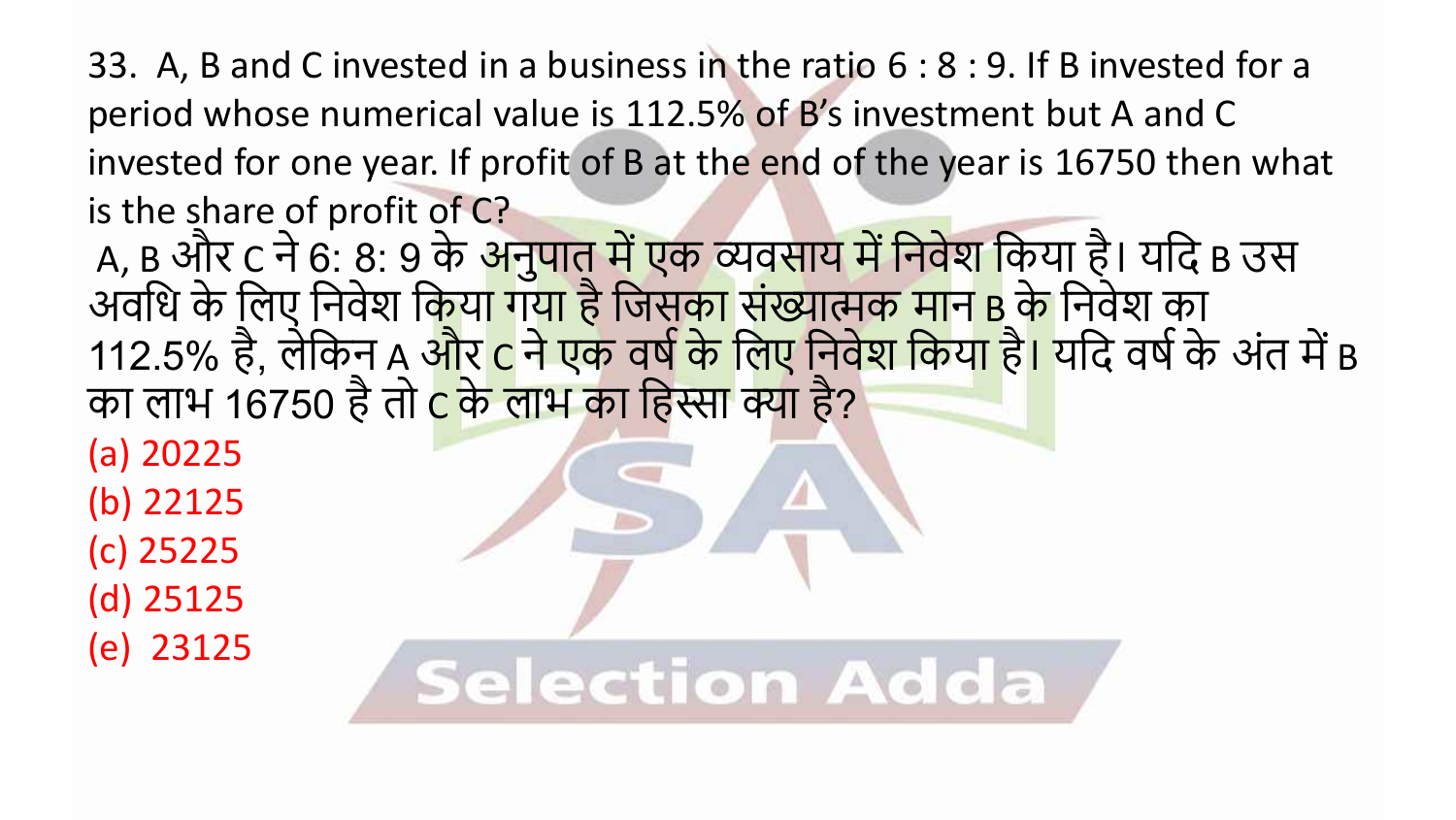34. A is twice as efficient as B. A takes 36 days less than B to complete the work, then in how many days A and B together can do it? A, B से दौगुना काये कुशल है । A काम को पूरा करने में B से 36 दिन कम लेता है, तो A और B मिलकर कितने दिनों में कर सकते हैं?

**Selection Adda** 

A) 24

b) 36

c) 72

d) 48

e) 20